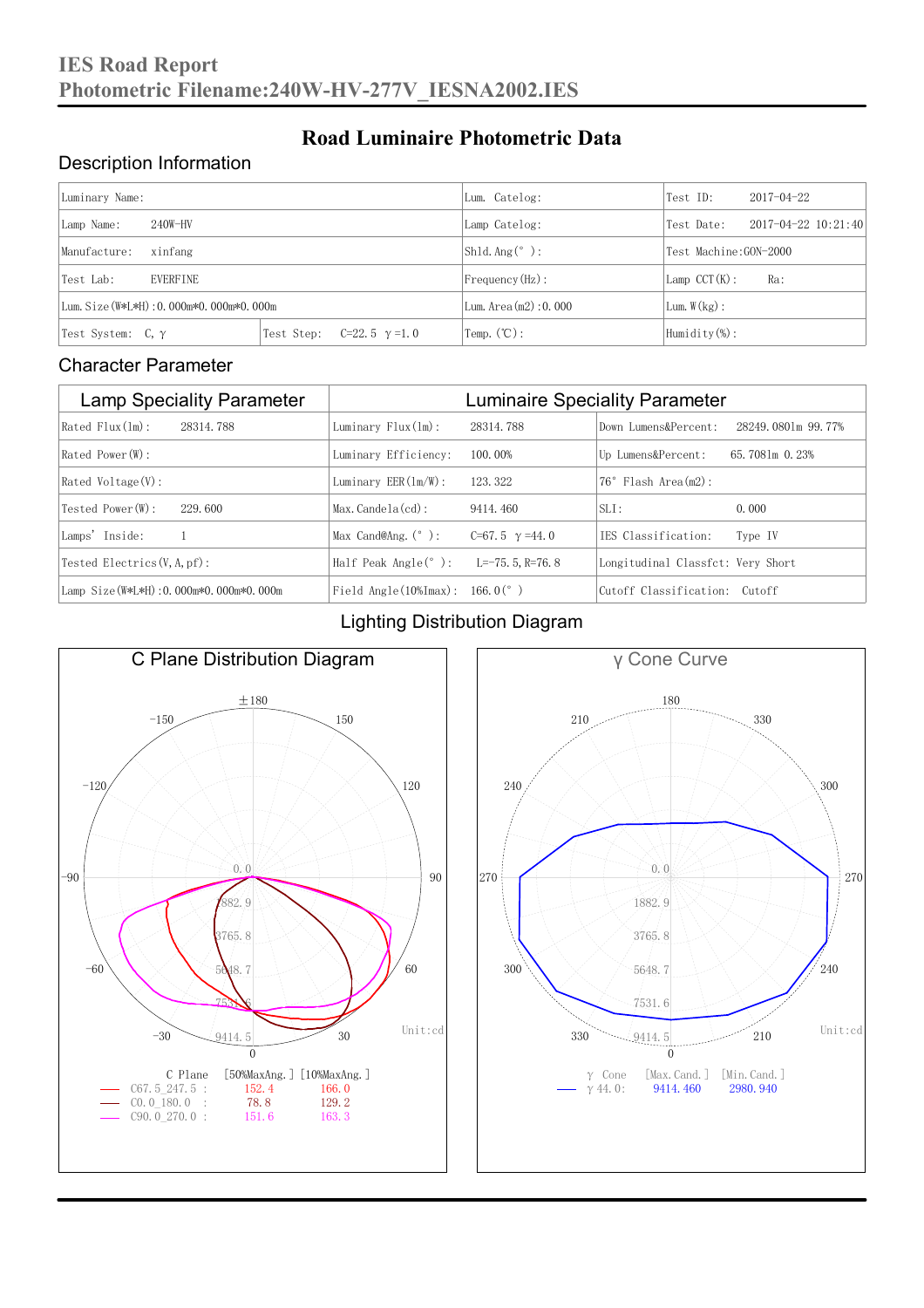### **2D Plane Light Intensity Distribution Curve**

| Lum. Name:           | Lum. Catelog:         |                    | $Test ID: 2017-04-22$          |
|----------------------|-----------------------|--------------------|--------------------------------|
| Lamp Name: 240W-HV   | Lamp Catelog:         | Test Lab: EVERFINE |                                |
| Manufacture: xinfang | Test Machine:GON-2000 |                    | Test Date: 2017-04-22 10:21:40 |

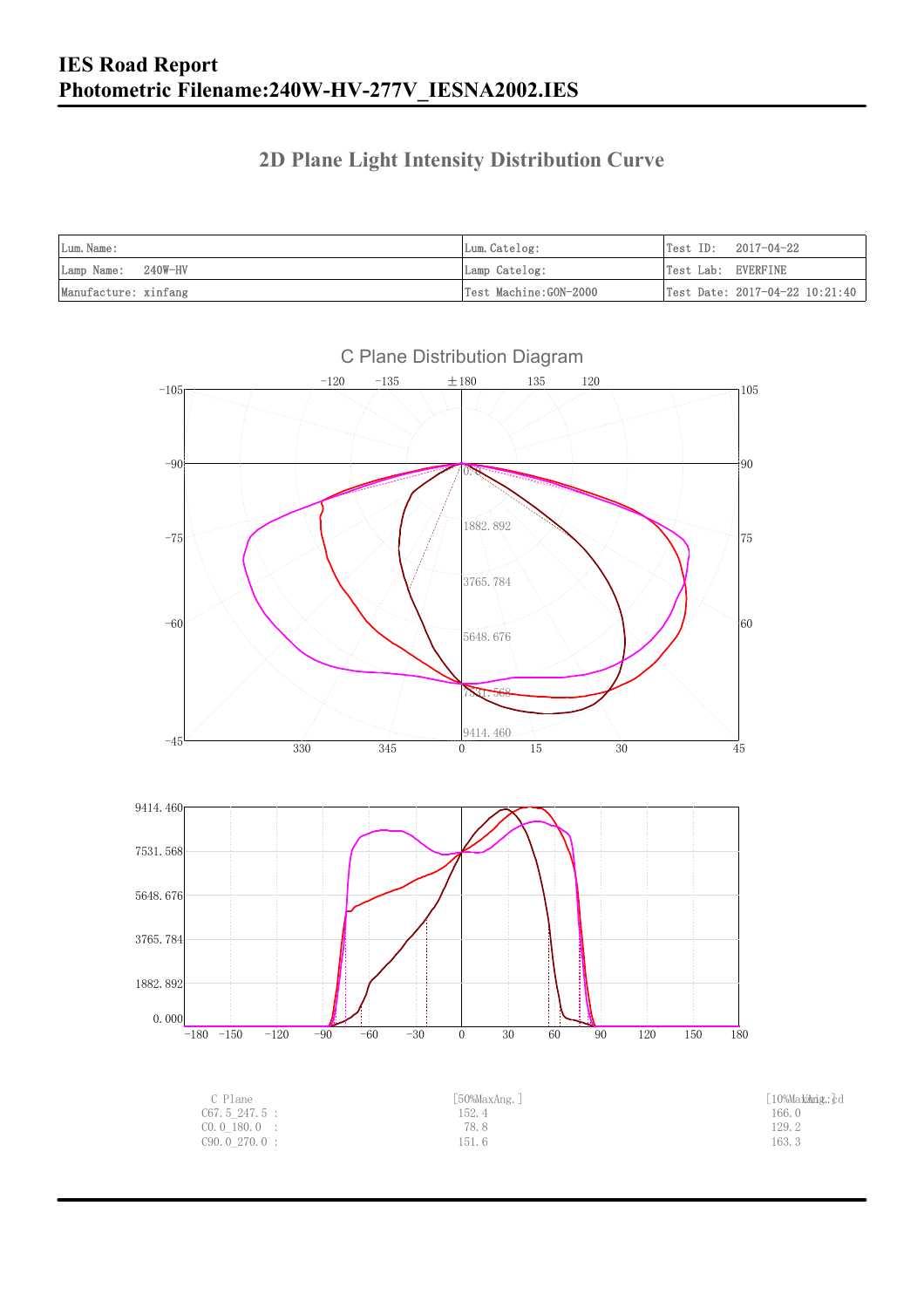### **3D Light Intensity Distribution Modal**

| Lum. Name:           | Lum.Catelog:          |                    | $\textsf{Test ID:} \quad 2017\text{--}04\text{--}22$ |
|----------------------|-----------------------|--------------------|------------------------------------------------------|
| Lamp Name: 240W-HV   | Lamp Catelog:         | Test Lab: EVERFINE |                                                      |
| Manufacture: xinfang | Test Machine:GON-2000 |                    | Test Date: 2017-04-22 10:21:40                       |

#### 3D Light Intensity Distribution Modal

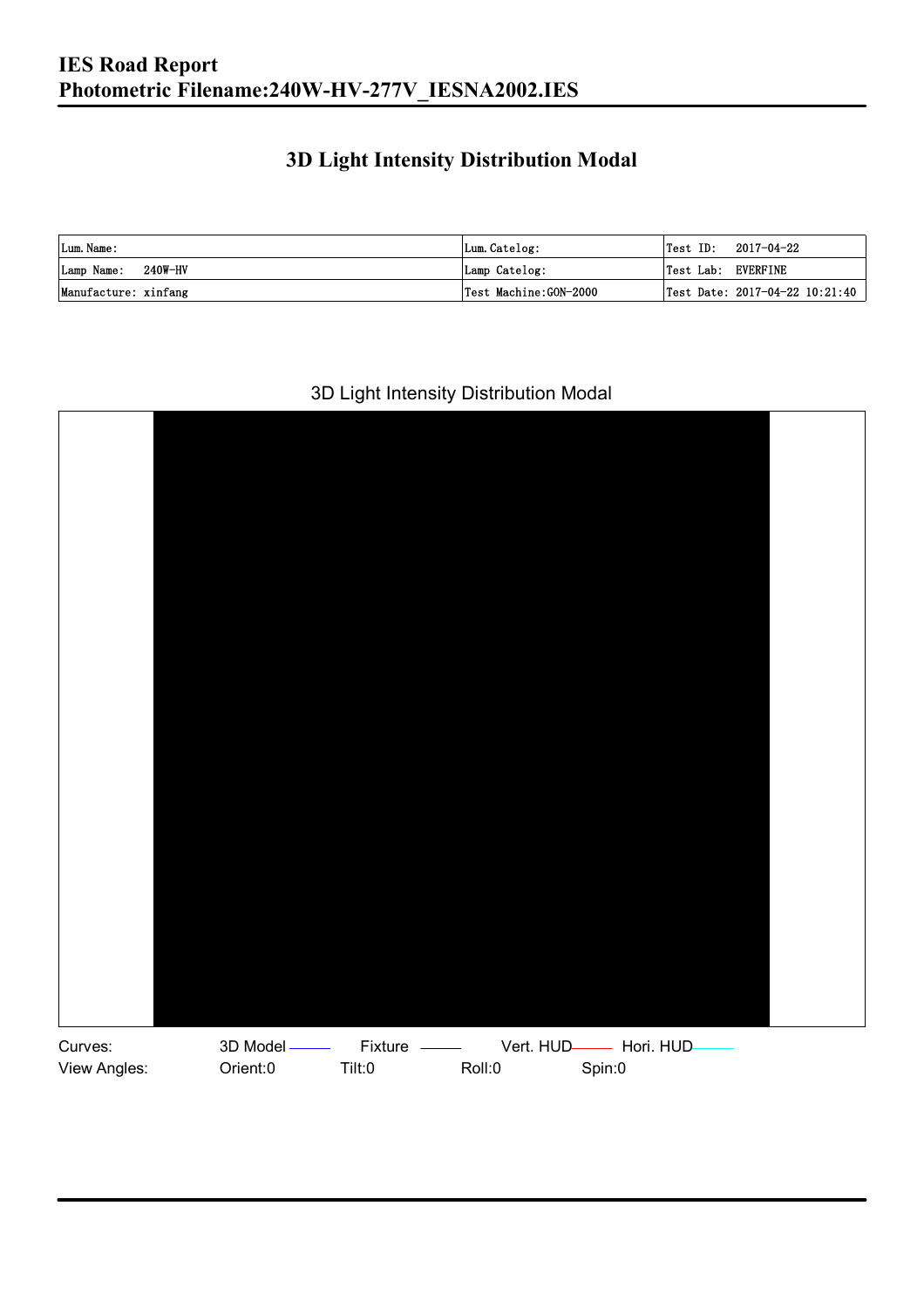#### **IES Road Report Photometric Filename:240W-HV-277V\_IESNA2002.IES**

### **Zonal Flux Tabulation**

| Zone $(\gamma)$ | Zone Flux     | Sums Flux | Zone%Lamp | Sums%Lamp | Zone $(\gamma)$ | Zone Flux     | Sums Flux | Zone%Lamp | Sums%Lamp |
|-----------------|---------------|-----------|-----------|-----------|-----------------|---------------|-----------|-----------|-----------|
|                 | $(\text{lm})$ | (1m)      |           |           |                 | $(\text{lm})$ | (1m)      |           |           |
| $0.0-1.0$       | 7.15          | 7.15      | 0.03      | 0.03      | $45.0 - 46.0$   | 522.18        | 522.18    | 1.84      | 1.84      |
| $1.0 - 2.0$     | 21.43         | 28.57     | 0.08      | 0.10      | 46.0 $-47.0$    | 526.30        | 1048.48   | 1.86      | 3.70      |
| $2.0 - 3.0$     | 35.68         | 64.25     | 0.13      | 0.23      | $47.0 - 48.0$   | 529.81        | 1578.29   | 1.87      | 5.57      |
| $3.0 - 4.0$     | 49.87         | 114.12    | 0.18      | 0.40      | 48.0-49.0       | 532.69        | 2110.98   | 1.88      | 7.46      |
| $4.0 - 5.0$     | 64.00         | 178.12    | 0.23      | 0.63      | 49.0 $-50.0$    | 534.81        | 2645.79   | 1.89      | 9.34      |
| $5.0 - 6.0$     | 78.04         | 256.17    | 0.28      | 0.90      | $50.0 - 51.0$   | 536.11        | 3181.90   | 1.89      | 11.24     |
| $6.0 - 7.0$     | 91.99         | 348.16    | 0.32      | 1.23      | $51.0 - 52.0$   | 536.51        | 3718.41   | 1.89      | 13.13     |
| $7.0 - 8.0$     | 105.83        | 453.99    | 0.37      | 1.60      | $52.0 - 53.0$   | 536.10        | 4254.51   | 1.89      | 15.03     |
| $8.0 - 9.0$     | 119.58        | 573.57    | 0.42      | 2.03      | $53.0 - 54.0$   | 534.78        | 4789.29   | 1.89      | 16.91     |
| $9.0 - 10.0$    | 133.23        | 706.80    | 0.47      | 2.50      | $54.0 - 55.0$   | 532.46        | 5321.75   | 1.88      | 18.79     |
| $10.0 - 11.0$   | 146.77        | 853.57    | 0.52      | 3.01      | $55.0 - 56.0$   | 528.92        | 5850.67   | 1.87      | 20.66     |
| $11.0 - 12.0$   | 160.20        | 1013.77   | 0.57      | 3.58      | $56.0 - 57.0$   | 524.02        | 6374.69   | 1.85      | 22.51     |
| $12.0 - 13.0$   | 173.56        | 1187.34   | 0.61      | 4.19      | $57.0 - 58.0$   | 517.66        | 6892.35   | 1.83      | 24.34     |
| $13.0 - 14.0$   | 186.86        | 1374.20   | 0.66      | 4.85      | $58.0 - 59.0$   | 509.79        | 7402.14   | 1.80      | 26.14     |
| $14.0 - 15.0$   | 200.08        | 1574.27   | 0.71      | 5.56      | $59.0 - 60.0$   | 500.77        | 7902.91   | 1.77      | 27.91     |
| $15.0 - 16.0$   | 213.23        | 1787.50   | 0.75      | 6.31      | $60.0 - 61.0$   | 490.68        | 8393.59   | 1.73      | 29.64     |
| $16.0 - 17.0$   | 226.35        | 2013.85   | 0.80      | 7.11      | $61.0 - 62.0$   | 479.47        | 8873.05   | 1.69      | 31.34     |
| $17.0 - 18.0$   | 239.43        | 2253.28   | 0.85      | 7.96      | $62.0 - 63.0$   | 467.52        | 9340.57   | 1.65      | 32.99     |
| $18.0 - 19.0$   | 252.49        | 2505.77   | 0.89      | 8.85      | $63.0 - 64.0$   | 454.84        | 9795.40   | 1.61      | 34.59     |
| $19.0 - 20.0$   | 265.51        | 2771.28   | 0.94      | 9.79      | $64.0 - 65.0$   | 441.71        | 10237.12  | 1.56      | 36.15     |
| $20.0 - 21.0$   | 278.50        | 3049.79   | 0.98      | 10.77     | $65.0 - 66.0$   | 428.93        | 10666.04  | 1.51      | 37.67     |
| $21.0 - 22.0$   | 291.45        | 3341.24   | 1.03      | 11.80     | $66.0 - 67.0$   | 416.20        | 11082.24  | 1.47      | 39.14     |
| $22.0 - 23.0$   | 304.32        | 3645.56   | 1.07      | 12.88     | $67.0 - 68.0$   | 403.21        | 11485.45  | 1.42      | 40.56     |
| $23.0 - 24.0$   | 317.08        | 3962.64   | 1.12      | 13.99     | $68.0 - 69.0$   | 390.57        | 11876.03  | 1.38      | 41.94     |
| $24.0 - 25.0$   | 329.71        | 4292.34   | 1.16      | 15.16     | 69.0 $-70.0$    | 377.69        | 12253.72  | 1.33      | 43.28     |
| $25.0 - 26.0$   | 342.13        | 4634.47   | 1.21      | 16.37     | $70.0 - 71.0$   | 363.52        | 12617.24  | 1.28      | 44.56     |
| $26.0 - 27.0$   | 354.32        | 4988.79   | 1.25      | 17.62     | $71.0 - 72.0$   | 348.46        | 12965.70  | 1.23      | 45.79     |
| $27.0 - 28.0$   | 366.37        | 5355.17   | 1.29      | 18.91     | $72.0 - 73.0$   | 332.10        | 13297.79  | 1.17      | 46.96     |
| 28.0-29.0       | 378.22        | 5733.39   | 1.34      | 20.25     | $73.0 - 74.0$   | 313.21        | 13611.00  | 1.11      | 48.07     |
| $29.0 - 30.0$   | 389.80        | 6123.19   | 1.38      | 21.63     | 74.0-75.0       | 289.91        | 13900.91  | $1.02\,$  | 49.09     |
| $30.0 - 31.0$   | 401.16        | 6524.35   | 1.42      | 23.04     | $75.0 - 76.0$   | 260.45        | 14161.37  | 0.92      | 50.01     |
| $31.0 - 32.0$   | 412.18        | 6936.52   | 1.46      | 24.50     | 76.0-77.0       | 227.06        | 14388.43  | 0.80      | 50.82     |
| $32.0 - 33.0$   | 422.76        | 7359.28   | 1.49      | 25.99     | $77.0 - 78.0$   | 192.91        | 14581.35  | 0.68      | 51.50     |
| $33.0 - 34.0$   | 433.02        | 7792.30   | 1.53      | 27.52     | 78.0-79.0       | 158.13        | 14739.48  | 0.56      | 52.06     |
| $34.0 - 35.0$   | 442.96        | 8235.27   | 1.56      | 29.08     | $79.0 - 80.0$   | 123.20        | 14862.68  | 0.44      | 52.49     |
| $35.0 - 36.0$   | 452.53        | 8687.79   | 1.60      | 30.68     | $80.0 - 81.0$   | 92.50         | 14955.18  | 0.33      | 52.82     |
| $36.0 - 37.0$   | 461.64        | 9149.44   | 1.63      | 32.31     | $81.0 - 82.0$   | 68.43         | 15023.61  | 0.24      | 53.06     |
| $37.0 - 38.0$   | 470.26        | 9619.69   | 1.66      | 33.97     | $82.0 - 83.0$   | 48.87         | 15072.48  | 0.17      | 53.23     |
| $38.0 - 39.0$   | 478.36        | 10098.05  | 1.69      | 35.66     | 83.0-84.0       | 31.81         | 15104.29  | 0.11      | 53.34     |
| $39.0 - 40.0$   | 485.99        | 10584.04  | 1.72      | 37.38     | 84.0-85.0       | 17.73         | 15122.02  | 0.06      | 53.41     |
| $40.0 - 41.0$   | 493.19        | 11077.23  | 1.74      | 39.12     | 85.0-86.0       | 8.20          | 15130.22  | 0.03      | 53.44     |
| $41.0 - 42.0$   | 499.98        | 11577.21  | 1.77      | 40.89     | $86.0 - 87.0$   | 3.12          | 15133.34  | 0.01      | 53.45     |
| $42.0 - 43.0$   | 506.30        | 12083.51  | 1.79      | 42.68     | 87.0-88.0       | 1.29          | 15134.63  | 0.00      | 53.45     |
| $43.0 - 44.0$   | 512.11        | 12595.62  | 1.81      | 44.48     | 88.0-89.0       | 0.81          | 15135.44  | 0.00      | 53.45     |
| $44.0 - 45.0$   | 517.42        | 13113.04  | 1.83      | 46.31     | $89.0 - 90.0$   | 0.60          | 15136.04  | 0.00      | 53.46     |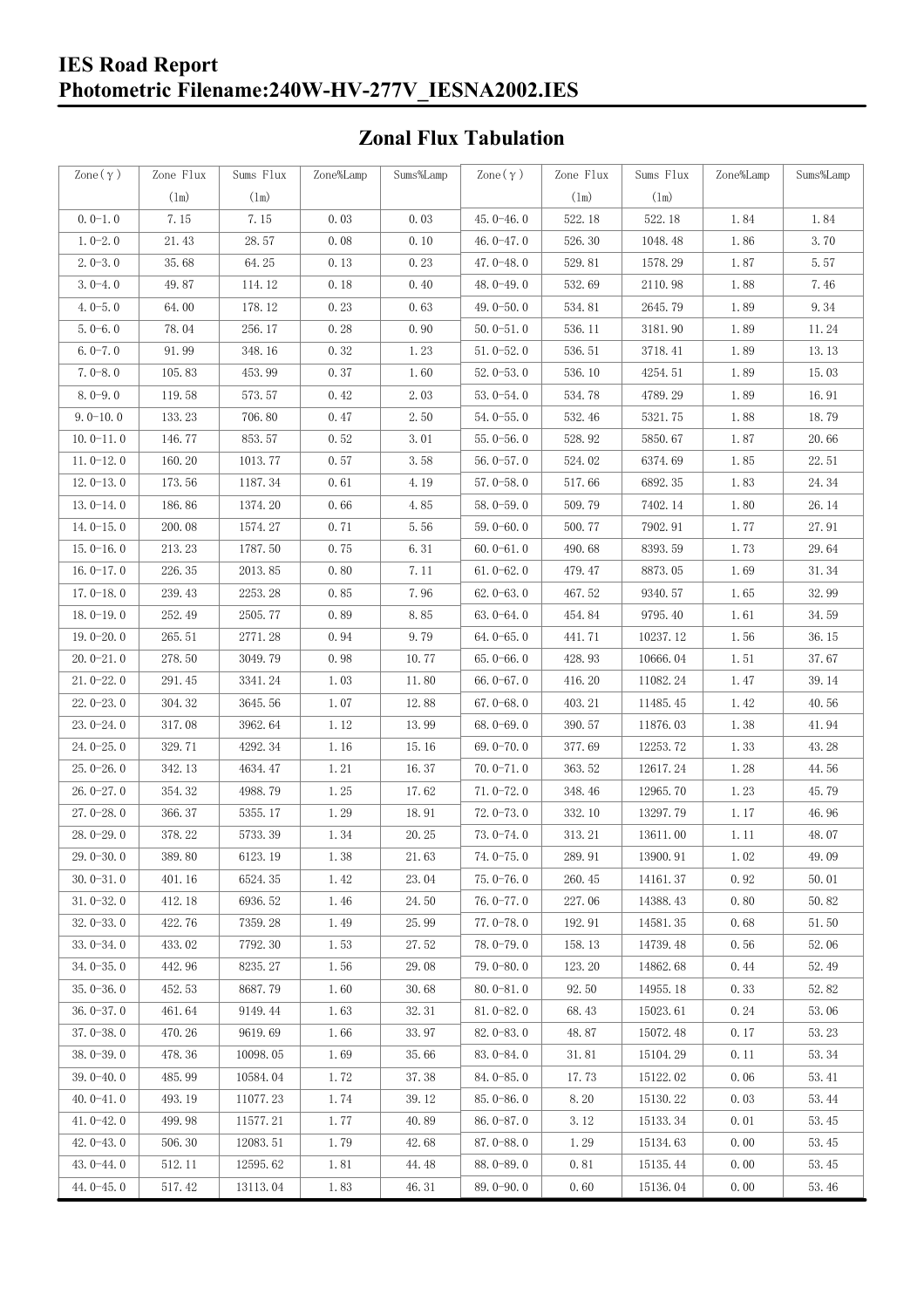### **IES Road Report Photometric Filename:240W-HV-277V\_IESNA2002.IES**

# **Zonal Flux Tabulation - (Cont.)**

| $\text{Zone}(\gamma)$ | Zone Flux | Sums Flux | Zone%Lamp | Sums%Lamp | Zone $(\gamma)$ | Zone Flux     | Sums Flux             | Zone%Lamp | Sums%Lamp |
|-----------------------|-----------|-----------|-----------|-----------|-----------------|---------------|-----------------------|-----------|-----------|
|                       | (1m)      | (1m)      |           |           |                 | $(\text{lm})$ | (1m)                  |           |           |
| $90.0 - 91.0$         | 0.53      | 0.53      | 0.00      | 0.00      | $135.0 - 136.0$ | 1.01          | 1.01                  | 0.00      | 0.00      |
| $91.0 - 92.0$         | 0.53      | 1.06      | 0.00      | 0.00      | $136.0 - 137.0$ | 0.99          | 2.00                  | 0.00      | 0.01      |
| $92.0 - 93.0$         | 0.53      | 1.59      | 0.00      | 0.01      | 137.0-138.0     | 0.97          | 2.98                  | 0.00      | 0.01      |
| $93.0 - 94.0$         | 0.52      | 2.11      | 0.00      | 0.01      | 138.0-139.0     | 0.95          | 3.93                  | 0.00      | 0.01      |
| $94.0 - 95.0$         | 0.54      | 2.65      | 0.00      | 0.01      | 139.0-140.0     | 0.93          | 4.86                  | 0.00      | 0.02      |
| $95.0 - 96.0$         | 0.56      | 3.21      | 0.00      | 0.01      | $140.0 - 141.0$ | 0.92          | 5.78                  | 0.00      | 0.02      |
| $96.0 - 97.0$         | 0.59      | 3.80      | 0.00      | 0.01      | 141.0-142.0     | 0.90          | 6.67                  | 0.00      | 0.02      |
| $97.0 - 98.0$         | 0.61      | 4.40      | 0.00      | 0.02      | 142.0-143.0     | 0.87          | 7.54                  | 0.00      | 0.03      |
| $98.0 - 99.0$         | 0.63      | 5.03      | 0.00      | 0.02      | 143.0-144.0     | 0.84          | 8.38                  | 0.00      | 0.03      |
| $99.0 - 100.0$        | 0.65      | 5.68      | 0.00      | 0.02      | $144.0 - 145.0$ | 0.80          | 9.18                  | 0.00      | 0.03      |
| $100.0 - 101.0$       | 0.68      | 6.36      | 0.00      | 0.02      | $145.0 - 146.0$ | 0.79          | 9.97                  | 0.00      | 0.04      |
| $101.0 - 102.0$       | 0.71      | 7.07      | 0.00      | 0.02      | $146.0 - 147.0$ | 0.78          | 10.75                 | 0.00      | 0.04      |
| $102.0 - 103.0$       | 0.74      | 7.81      | 0.00      | 0.03      | 147.0-148.0     | 0.77          | 11.53                 | 0.00      | 0.04      |
| $103.0 - 104.0$       | 0.78      | 8.59      | 0.00      | 0.03      | 148.0-149.0     | 0.76          | 12.29                 | 0.00      | 0.04      |
| $104.0 - 105.0$       | 0.82      | 9.41      | 0.00      | 0.03      | $149.0 - 150.0$ | 0.75          | 13.04                 | 0.00      | 0.05      |
| $105.0 - 106.0$       | 0.85      | 10.26     | 0.00      | 0.04      | $150.0 - 151.0$ | 0.73          | 13.77                 | 0.00      | 0.05      |
| $106.0 - 107.0$       | 0.89      | 11.15     | 0.00      | 0.04      | $151.0 - 152.0$ | 0.70          | 14.47                 | 0.00      | 0.05      |
| $107.0 - 108.0$       | 0.93      | 12.08     | 0.00      | 0.04      | $152.0 - 153.0$ | 0.68          | 15.15                 | 0.00      | 0.05      |
| $108.0 - 109.0$       | 0.97      | 13.05     | 0.00      | 0.05      | $153.0 - 154.0$ | 0.65          | 15.80                 | 0.00      | 0.06      |
| $109.0 - 110.0$       | 1.00      | 14.05     | 0.00      | 0.05      | 154.0-155.0     | 0.63          | 16.43                 | 0.00      | 0.06      |
| $110.0 - 111.0$       | 1.02      | 15.07     | 0.00      | 0.05      | $155.0 - 156.0$ | 0.60          | 17.02                 | 0.00      | 0.06      |
| $111.0 - 112.0$       | 1.04      | 16.12     | 0.00      | 0.06      | $156.0 - 157.0$ | 0.57          | 17.60                 | 0.00      | 0.06      |
| $112.0 - 113.0$       | 1.06      | 17.17     | 0.00      | 0.06      | $157.0 - 158.0$ | 0.55          | 18.14                 | 0.00      | 0.06      |
| $113.0 - 114.0$       | 1.07      | 18.24     | 0.00      | 0.06      | $158.0 - 159.0$ | 0.52          | 18.67                 | 0.00      | 0.07      |
| $114.0 - 115.0$       | 1.07      | 19.31     | 0.00      | 0.07      | $159.0 - 160.0$ | 0.50          | 19.17                 | 0.00      | 0.07      |
| $115.0 - 116.0$       | 1.07      | 20.38     | 0.00      | 0.07      | $160.0 - 161.0$ | 0.48          | 19.65                 | 0.00      | 0.07      |
| $116.0 - 117.0$       | 1.06      | 21.44     | 0.00      | 0.08      | $161.0 - 162.0$ | 0.45          | 20.10                 | 0.00      | 0.07      |
| $117.0 - 118.0$       | 1.06      | 22.50     | 0.00      | 0.08      | $162.0 - 163.0$ | 0.43          | 20.53                 | 0.00      | 0.07      |
| $118.0 - 119.0$       | 1.07      | 23.57     | 0.00      | 0.08      | $163.0 - 164.0$ | 0.41          | 20.93                 | 0.00      | 0.07      |
| $119.0 - 120.0$       | 1.09      | 24.66     | 0.00      | 0.09      | $164.0 - 165.0$ | 0.38          | $21.\,\allowbreak 32$ | 0.00      | $0.08\,$  |
| $120.0 - 121.0$       | 1.11      | 25.77     | 0.00      | 0.09      | $165.0 - 166.0$ | 0.36          | 21.68                 | 0.00      | 0.08      |
| $121.0 - 122.0$       | 1.13      | 26.90     | 0.00      | 0.10      | 166.0 $-167.0$  | 0.34          | 22.02                 | 0.00      | 0.08      |
| $122.0 - 123.0$       | 1.13      | 28.04     | 0.00      | 0.10      | $167.0 - 168.0$ | 0.33          | 22.36                 | 0.00      | 0.08      |
| $123.0 - 124.0$       | 1.14      | 29.17     | 0.00      | 0.10      | $168.0 - 169.0$ | 0.32          | 22.68                 | 0.00      | 0.08      |
| $124.0 - 125.0$       | 1.13      | 30.31     | 0.00      | 0.11      | 169.0-170.0     | 0.31          | 22.99                 | 0.00      | 0.08      |
| $125.0 - 126.0$       | 1.13      | 31.44     | 0.00      | 0.11      | $170.0 - 171.0$ | 0.29          | 23.28                 | 0.00      | 0.08      |
| 126.0-127.0           | 1.13      | 32.57     | 0.00      | 0.12      | 171.0-172.0     | 0.26          | 23.54                 | 0.00      | 0.08      |
| $127.0 - 128.0$       | 1.13      | 33.70     | 0.00      | 0.12      | 172.0-173.0     | 0.23          | 23.78                 | 0.00      | 0.08      |
| $128.0 - 129.0$       | 1.11      | 34.81     | 0.00      | 0.12      | 173.0-174.0     | 0.20          | 23.98                 | 0.00      | 0.08      |
| $129.0 - 130.0$       | 1.10      | 35.91     | 0.00      | 0.13      | 174.0-175.0     | 0.17          | 24.15                 | 0.00      | 0.09      |
| $130.0 - 131.0$       | 1.08      | 36.99     | 0.00      | 0.13      | $175.0 - 176.0$ | 0.14          | 24.29                 | 0.00      | 0.09      |
| $131.0 - 132.0$       | 1.07      | 38.06     | 0.00      | 0.13      | $176.0 - 177.0$ | 0.11          | 24.40                 | 0.00      | 0.09      |
| $132.0 - 133.0$       | 1.05      | 39.11     | 0.00      | 0.14      | 177.0-178.0     | 0.08          | 24.48                 | 0.00      | 0.09      |
| $133.0 - 134.0$       | 1.03      | 40.14     | 0.00      | 0.14      | 178.0-179.0     | 0.05          | 24.53                 | 0.00      | 0.09      |
| $134.0 - 135.0$       | 1.02      | 41.16     | 0.00      | 0.15      | $179.0 - 180.0$ | 0.02          | 24.55                 | 0.00      | 0.09      |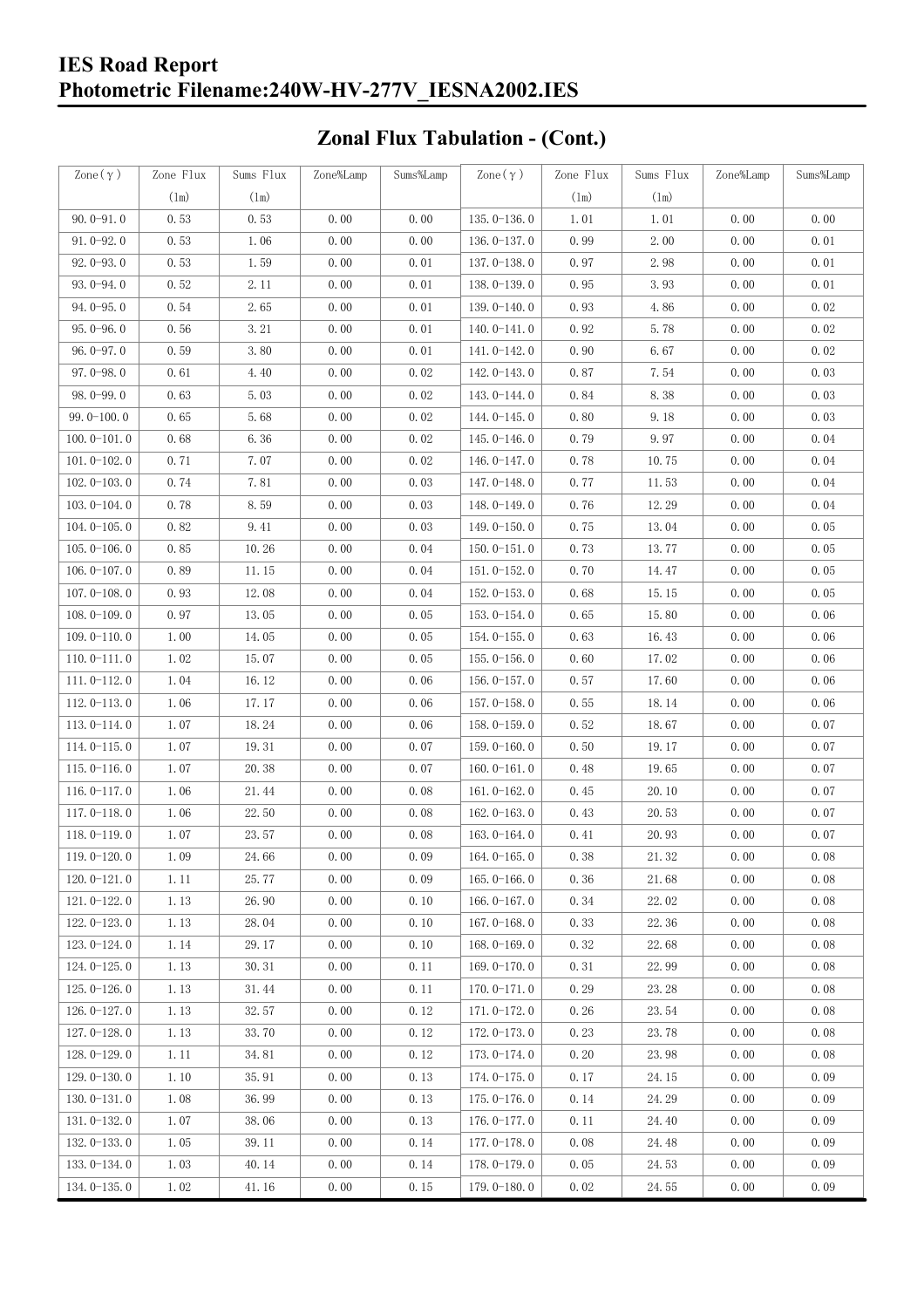### **Rectangle ISO Lighting Intensity Diagram**

| Lum. Name:           | Lum.Catelog:          | $Test ID: 2017-04-22$          |
|----------------------|-----------------------|--------------------------------|
| Lamp Name: 240W-HV   | Lamp Catelog:         | Test Lab: EVERFINE             |
| Manufacture: xinfang | Test Machine:GON-2000 | Test Date: 2017-04-22 10:21:40 |



Maximum Light Intensity(cd): 9414.46 Maximum Cand.@Angle: H=15.4°, V=41.7°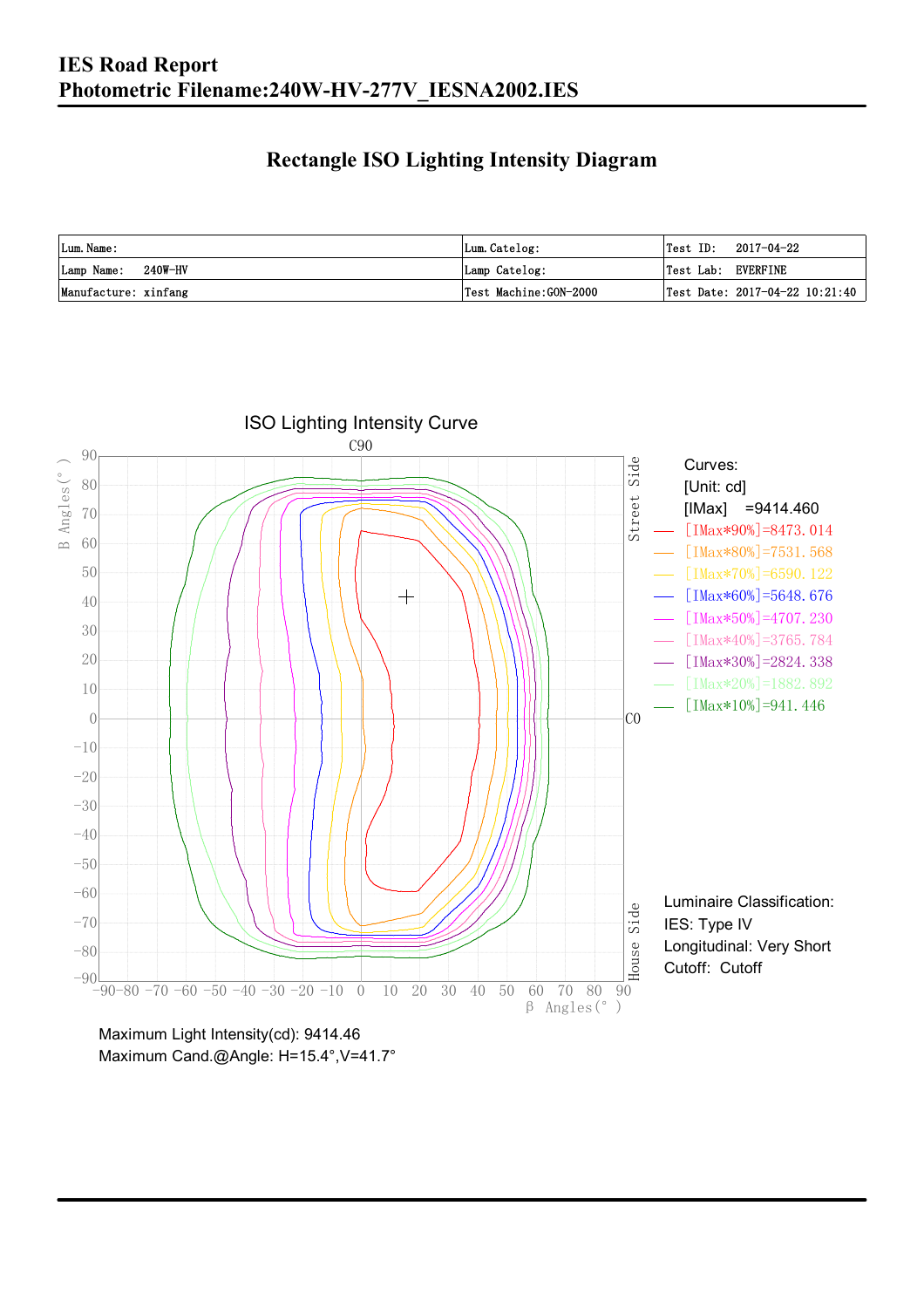### **Round ISO Lighting Intensity Diagram**

| Lum. Name:           | Lum.Catelog:          | Test ID:<br>2017-04-22             |
|----------------------|-----------------------|------------------------------------|
| Lamp Name: 240W-HV   | Lamp Catelog:         | Test Lab: EVERFINE                 |
| Manufacture: xinfang | Test Machine:GON-2000 | Test Date: $2017-04-22$ $10:21:40$ |

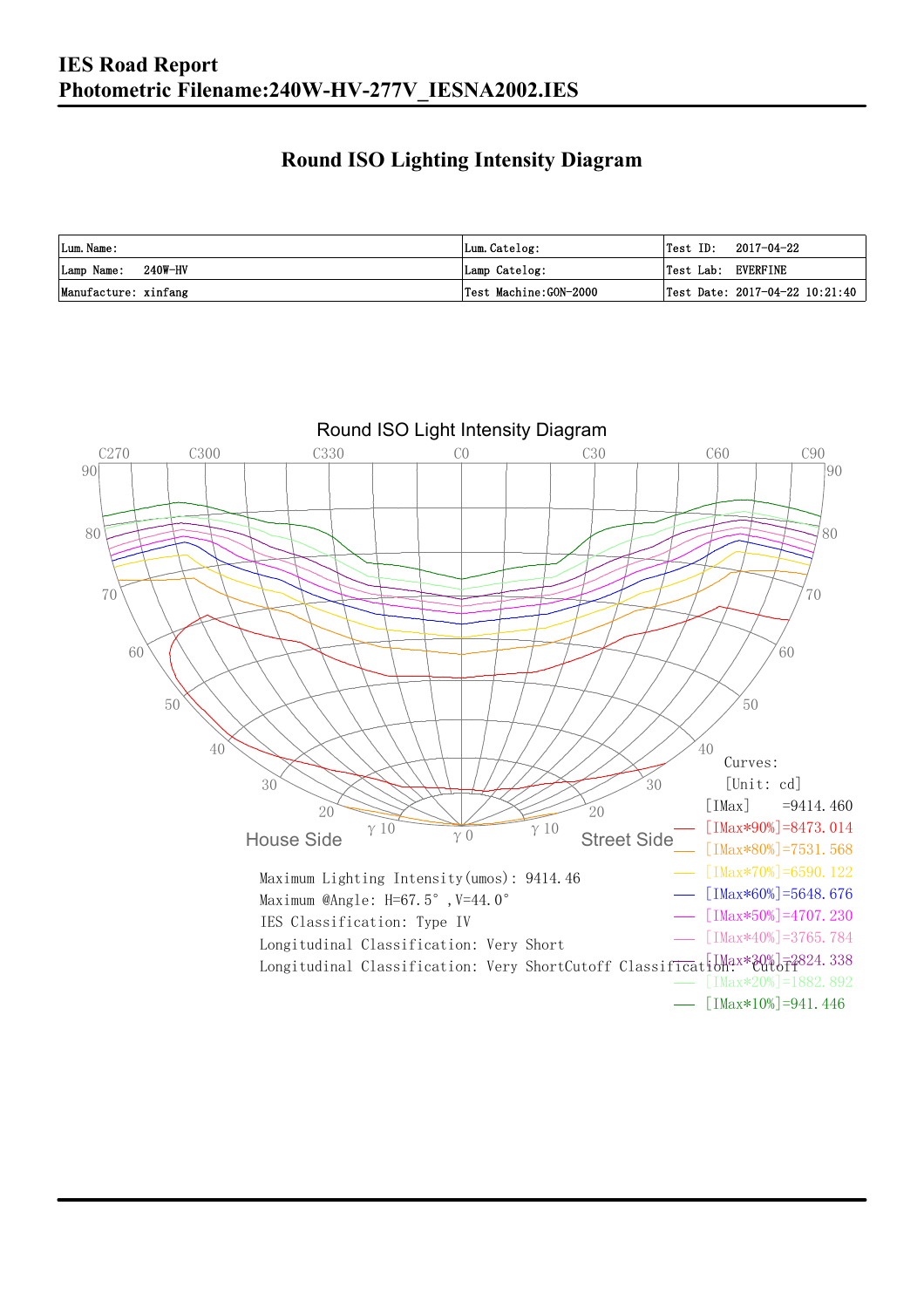#### **Plane ISO-Illuminance Diagram**

| Lum. Name:           | Lum.Catelog:          | Test ID:<br>2017-04-22             |
|----------------------|-----------------------|------------------------------------|
| Lamp Name: 240W-HV   | Lamp Catelog:         | Test Lab: EVERFINE                 |
| Manufacture: xinfang | Test Machine:GON-2000 | Test Date: $2017-04-22$ $10:21:40$ |



Working Plane Maximum Illuminance Position(d/h):H0.0 V0.2

Plane ISO-Illuminance Curve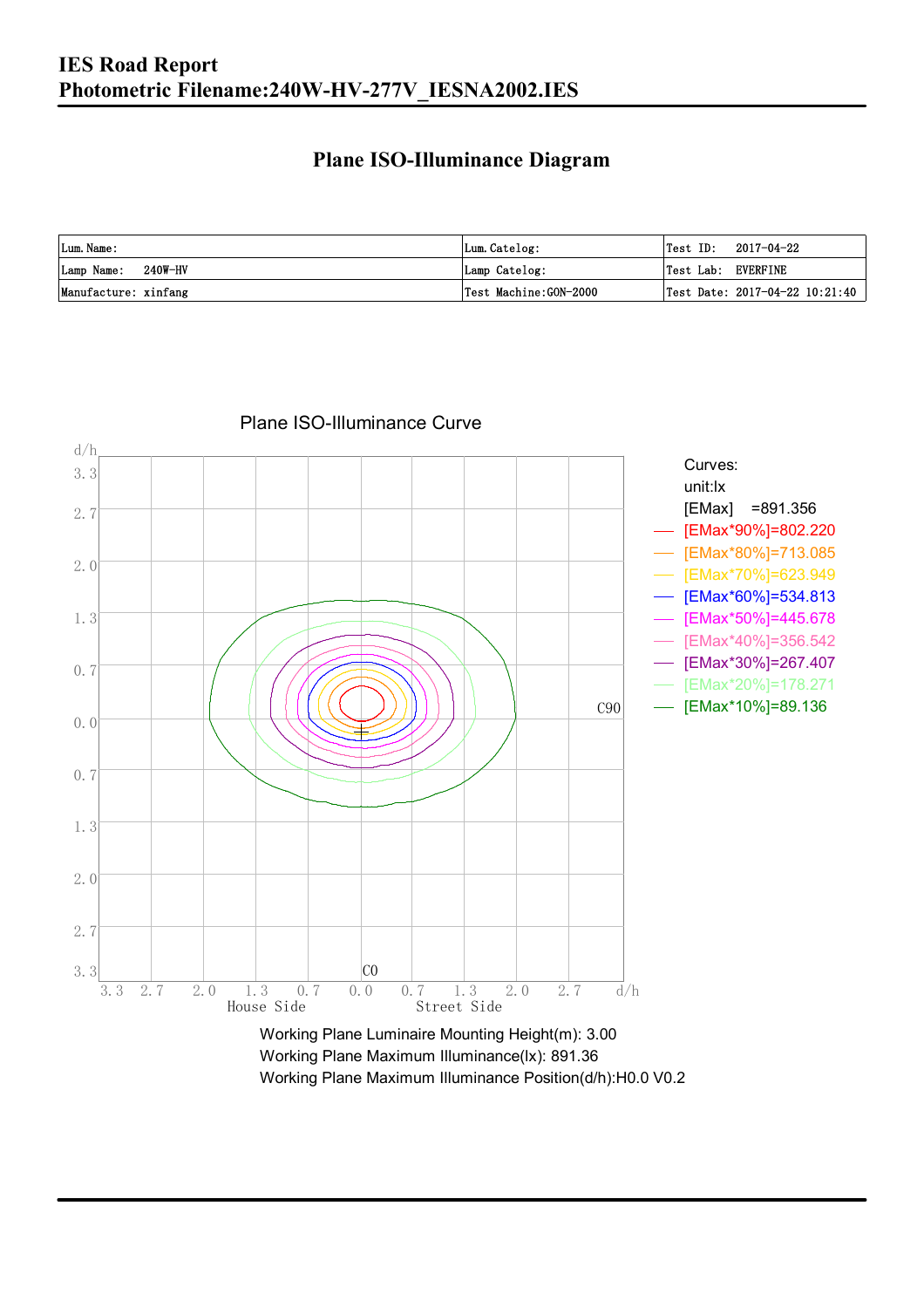### **3D Plane ISO Illuminance Diagram**

| Lum. Name:           | Lum.Catelog:          |                    | $\textsf{Test ID:} \quad 2017-04-22$ |
|----------------------|-----------------------|--------------------|--------------------------------------|
| Lamp Name: 240W-HV   | Lamp Catelog:         | Test Lab: EVERFINE |                                      |
| Manufacture: xinfang | Test Machine:GON-2000 |                    | Test Date: 2017-04-22 10:21:40       |

#### 3D Plane Illuminance Modal

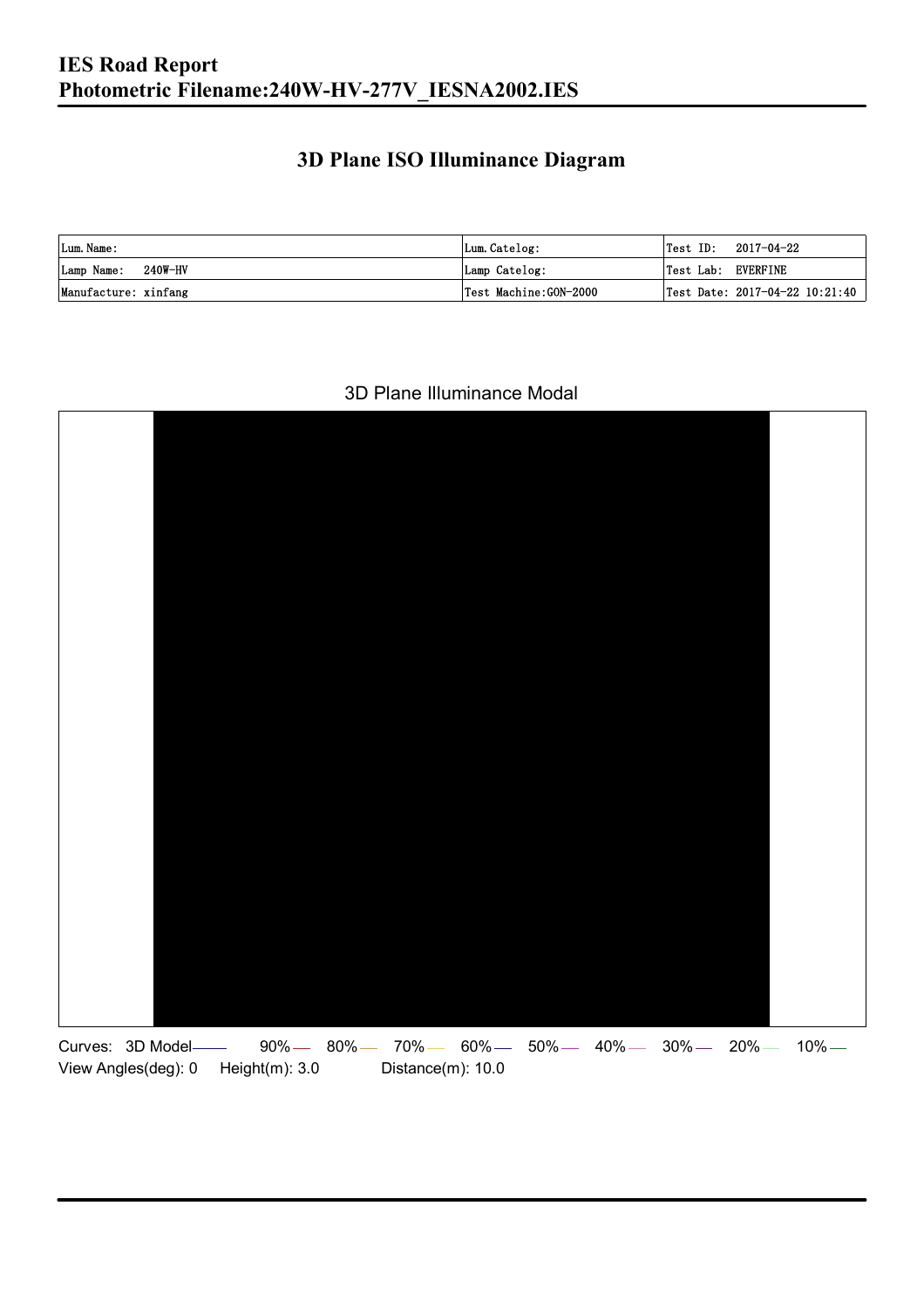#### **Space ISO Illuminance Diagram**

| Lum. Name:           | Lum.Catelog:          | $\textsf{Test ID:} \quad 2017-04-22$ |
|----------------------|-----------------------|--------------------------------------|
| Lamp Name: 240W-HV   | Lamp Catelog:         | Test Lab: EVERFINE                   |
| Manufacture: xinfang | Test Machine:GON-2000 | Test Date: $2017-04-22$ $10:21:40$   |



Space ISO Illuminance Curve

Space Plane Maximum Illuminance and @Angle:8022.02lx,10.0deg Plane Maximum Lighting Intensity and @Angle:9320.430cd,0eg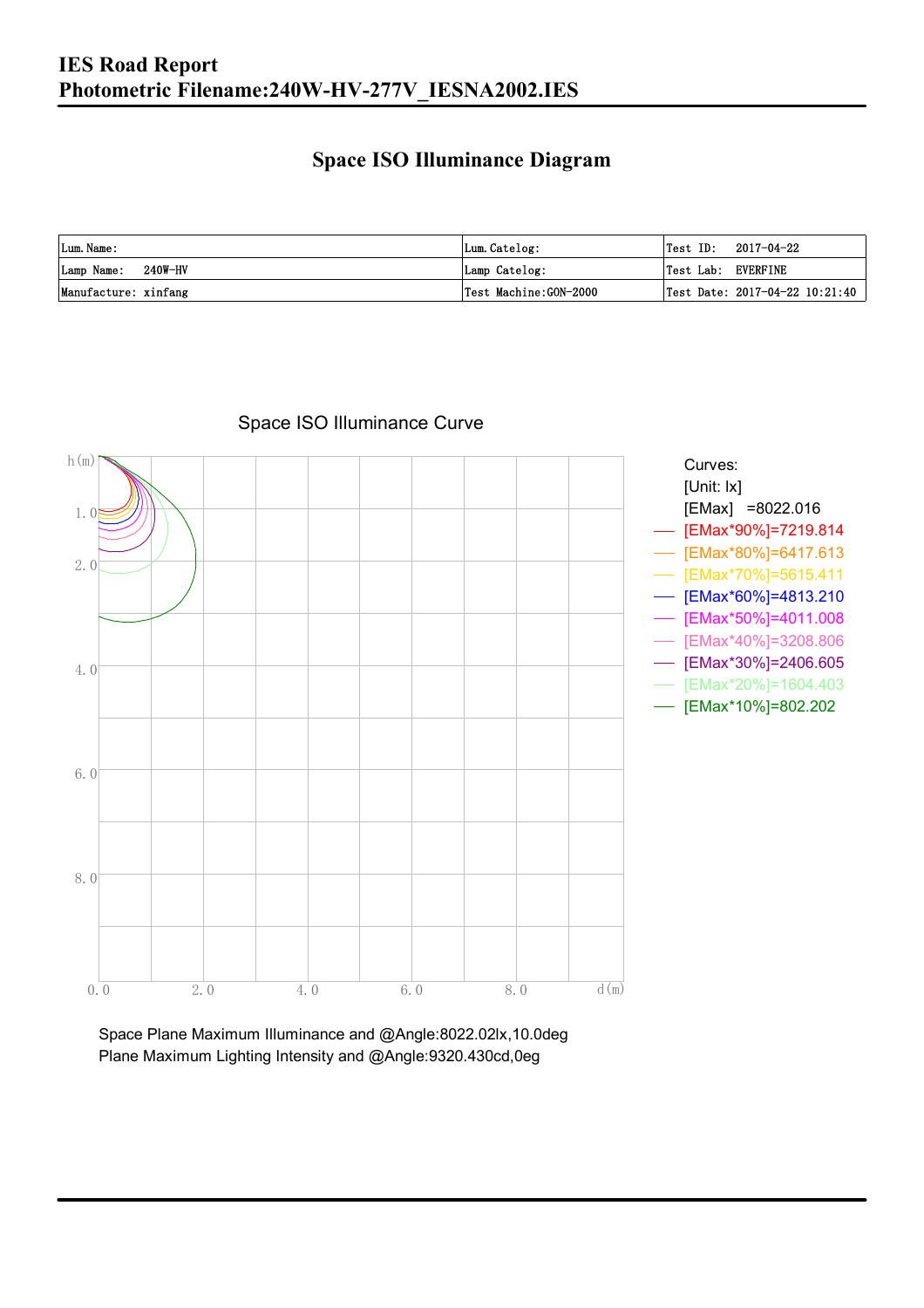#### **Illuminance-Distance Diagram**

| Lum. Name:           | Lum.Catelog:          |                    | Test ID: 2017-04-22            |
|----------------------|-----------------------|--------------------|--------------------------------|
| Lamp Name: 240W-HV   | Lamp Catelog:         | Test Lab: EVERFINE |                                |
| Manufacture: xinfang | Test Machine:GON-2000 |                    | Test Date: 2017-04-22 10:21:40 |



Illuminance-Distance Curve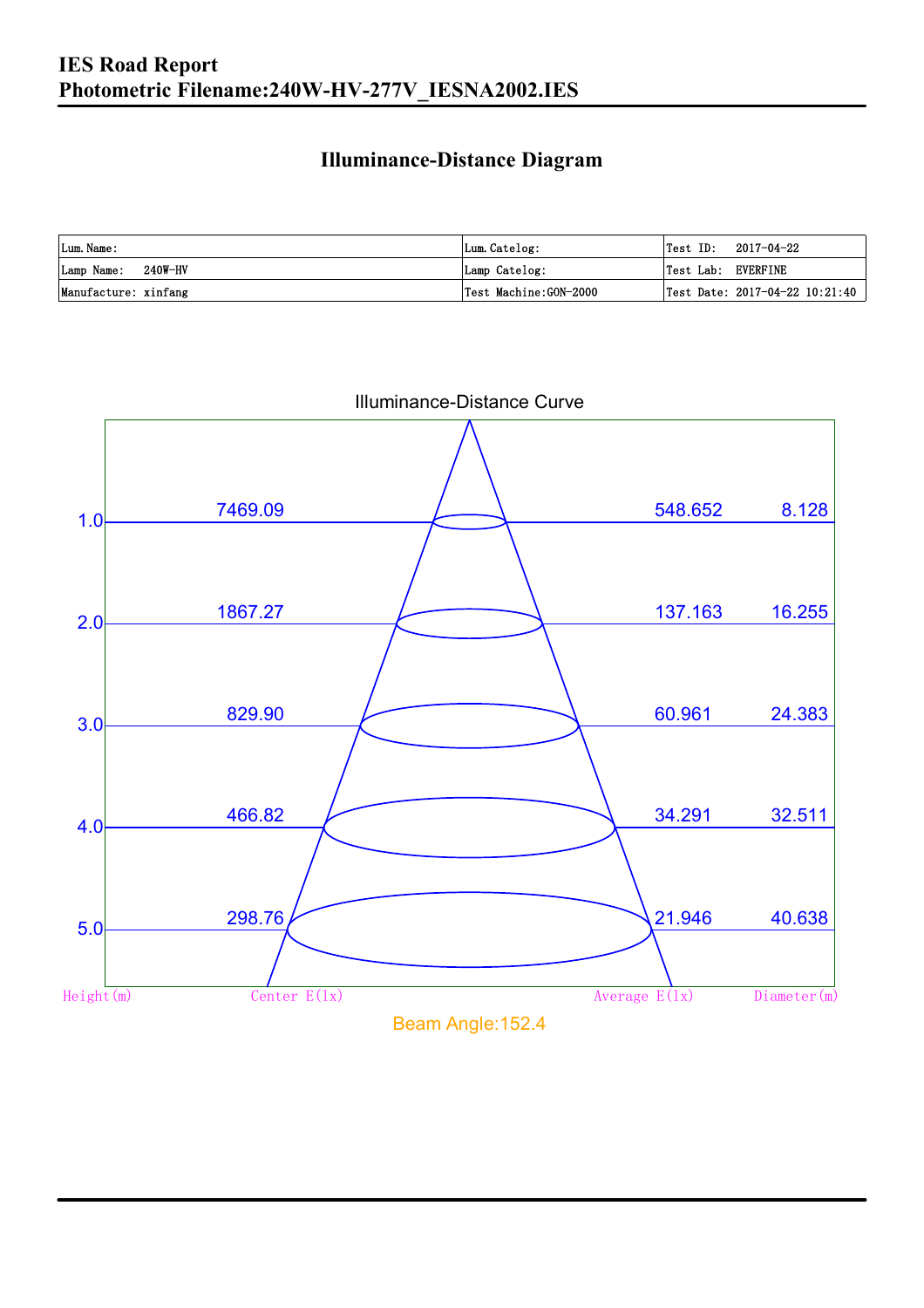### **Road Coefficient of Utilization Curves**

| Lum. Name:           | Lum.Catelog:          | $\textsf{Test ID:} \quad 2017-04-22$ |                                |
|----------------------|-----------------------|--------------------------------------|--------------------------------|
| Lamp Name: 240W-HV   | Lamp Catelog:         | Test Lab: EVERFINE                   |                                |
| Manufacture: xinfang | Test Machine:GON-2000 |                                      | Test Date: 2017-04-22 10:21:40 |



Tilt Angles: Ang1(deg): 0 Ang2(deg): 5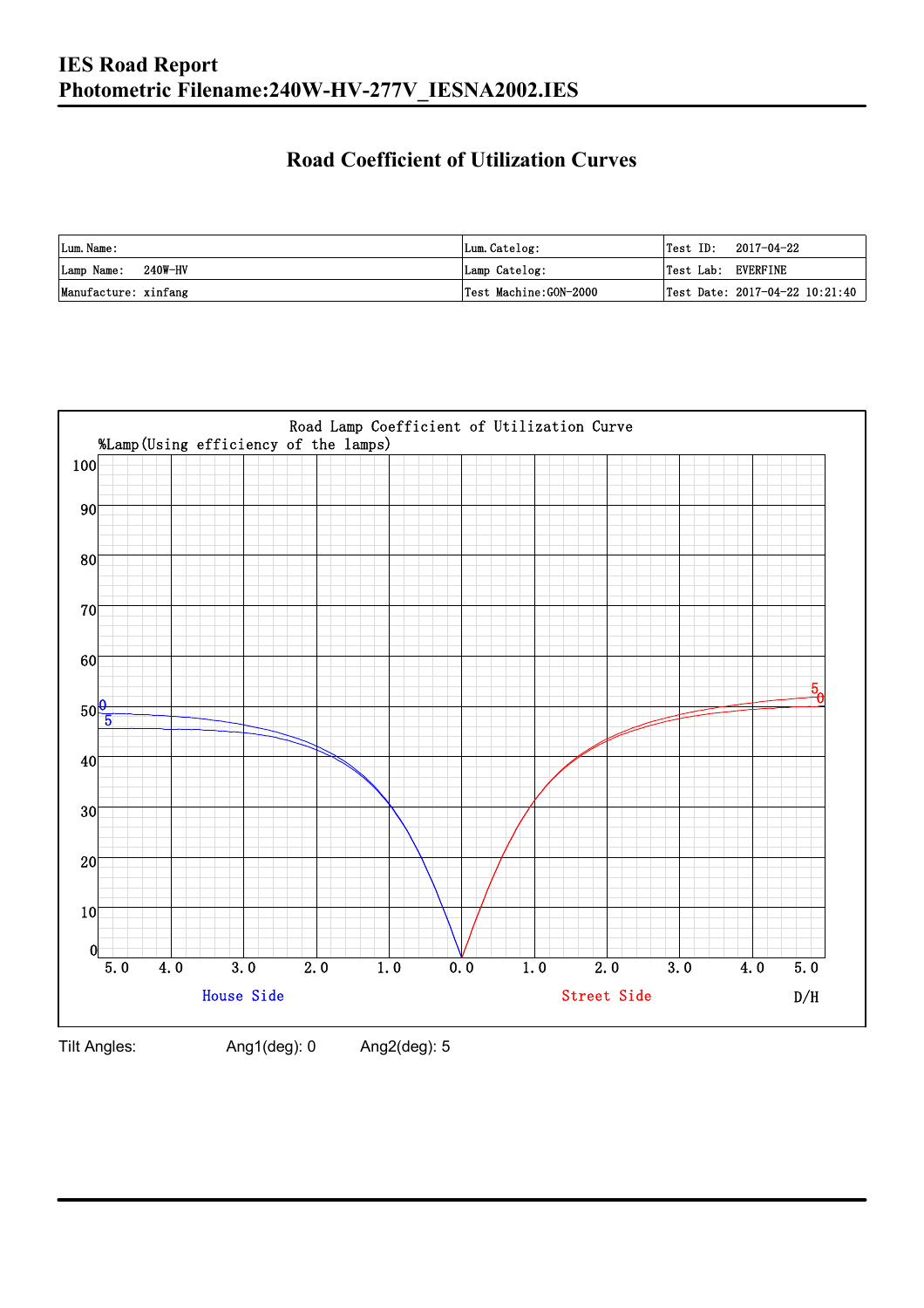#### **IES Road Report Photometric Filename:240W-HV-277V\_IESNA2002.IES**

### **Candela Tabulation**

| V/H           | CO.0    | C22.5   | C45.0   | C67.5   | C90.0   | C112.5  | C135.0  | C157.5  | C180.0  | C <sub>202.5</sub> | C225.0  | C <sub>247.5</sub> |
|---------------|---------|---------|---------|---------|---------|---------|---------|---------|---------|--------------------|---------|--------------------|
| $\gamma$ 0.0  | 7469.09 | 7469.09 | 7469.09 | 7469.09 | 7469.09 | 7469.09 | 7469.09 | 7469.09 | 7469.09 | 7469.09            | 7469.09 | 7469.09            |
| $\gamma$ 1.0  | 7582.39 | 7572.21 | 7551.56 | 7515.49 | 7471.78 | 7429.86 | 7388.53 | 7358.16 | 7351.32 | 7361.58            | 7382.47 | 7421.35            |
| $\gamma$ 2.0  | 7687.50 | 7677.93 | 7626.62 | 7557.71 | 7474.05 | 7386.41 | 7302.23 | 7242.76 | 7226.39 | 7247.14            | 7291.12 | 7375.84            |
| $\gamma$ 3.0  | 7788.64 | 7782.19 | 7707.43 | 7598.41 | 7477.35 | 7337.81 | 7216.80 | 7127.28 | 7098.03 | 7126.67            | 7197.83 | 7328.30            |
| $\gamma$ 4.0  | 7887.06 | 7881.15 | 7787.11 | 7641.72 | 7480.04 | 7287.82 | 7125.85 | 7004.47 | 6962.13 | 7004.89            | 7099.09 | 7273.99            |
| $\gamma$ 5.0  | 7980.59 | 7969.48 | 7864.07 | 7682.16 | 7479.39 | 7233.11 | 7034.51 | 6879.55 | 6824.77 | 6879.18            | 7002.91 | 7217.54            |
| $\gamma$ 6.0  | 8074.72 | 8054.86 | 7934.01 | 7726.43 | 7473.81 | 7177.81 | 6940.40 | 6756.31 | 6691.61 | 6753.22            | 6905.77 | 7156.32            |
| $\gamma$ 7.0  | 8163.55 | 8138.47 | 8001.02 | 7765.04 | 7467.28 | 7120.92 | 6845.32 | 6634.91 | 6558.25 | 6625.46            | 6804.28 | 7097.09            |
| $\gamma$ 8.0  | 8244.83 | 8223.44 | 8066.08 | 7804.82 | 7461.26 | 7060.76 | 6750.35 | 6510.04 | 6425.16 | 6497.47            | 6703.90 | 7037.98            |
| $\gamma$ 9.0  | 8324.02 | 8311.66 | 8132.67 | 7849.57 | 7459.56 | 7006.26 | 6652.83 | 6379.55 | 6285.04 | 6367.52            | 6603.62 | 6982.44            |
| $\gamma$ 10.0 | 8399.03 | 8393.17 | 8203.26 | 7896.75 | 7456.88 | 6953.07 | 6561.18 | 6250.32 | 6134.40 | 6233.56            | 6506.72 | 6930.35            |
| $\gamma$ 11.0 | 8472.32 | 8465.34 | 8270.22 | 7944.56 | 7458.04 | 6900.07 | 6471.36 | 6119.60 | 5978.07 | 6101.50            | 6410.90 | 6878.88            |
| $\gamma$ 12.0 | 8540.13 | 8532.70 | 8335.10 | 7994.03 | 7461.49 | 6856.76 | 6380.28 | 5987.88 | 5833.21 | 5968.75            | 6317.81 | 6832.95            |
| $\gamma$ 13.0 | 8607.72 | 8600.04 | 8399.18 | 8044.75 | 7469.73 | 6817.66 | 6287.68 | 5853.48 | 5694.27 | 5838.49            | 6225.03 | 6788.44            |
| $\gamma$ 14.0 | 8671.66 | 8667.01 | 8464.13 | 8098.66 | 7489.72 | 6787.26 | 6194.24 | 5723.45 | 5559.59 | 5712.12            | 6126.92 | 6747.13            |
| $\gamma$ 15.0 | 8732.08 | 8726.06 | 8525.71 | 8151.36 | 7519.89 | 6756.65 | 6100.97 | 5602.85 | 5430.61 | 5587.04            | 6028.66 | 6707.95            |
| $\gamma$ 16.0 | 8797.82 | 8782.77 | 8586.07 | 8203.89 | 7556.58 | 6729.50 | 6005.57 | 5497.16 | 5312.59 | 5469.58            | 5932.75 | 6668.10            |
| $\gamma$ 17.0 | 8862.69 | 8835.38 | 8646.04 | 8255.45 | 7591.98 | 6707.29 | 5916.12 | 5394.00 | 5210.65 | 5356.88            | 5836.07 | 6633.22            |
| $\gamma$ 18.0 | 8929.31 | 8888.82 | 8705.05 | 8310.74 | 7633.16 | 6692.64 | 5830.41 | 5292.82 | 5109.92 | 5249.67            | 5741.49 | 6600.84            |
| $\gamma$ 19.0 | 8982.95 | 8942.13 | 8756.71 | 8370.81 | 7680.03 | 6683.17 | 5752.61 | 5197.58 | 5019.04 | 5149.08            | 5651.78 | 6575.00            |
| $\gamma$ 20.0 | 9031.18 | 8990.21 | 8808.14 | 8429.12 | 7728.29 | 6673.39 | 5677.66 | 5110.32 | 4925.04 | 5056.15            | 5563.15 | 6550.13            |
| $\gamma$ 21.0 | 9086.32 | 9034.29 | 8858.77 | 8491.85 | 7780.98 | 6660.57 | 5607.08 | 5021.07 | 4834.51 | 4968.23            | 5478.40 | 6527.20            |
| $\gamma$ 22.0 | 9134.78 | 9077.87 | 8914.91 | 8554.76 | 7836.63 | 6648.85 | 5541.89 | 4937.16 | 4743.86 | 4883.98            | 5406.39 | 6503.07            |
| $\gamma$ 23.0 | 9177.56 | 9122.45 | 8964.60 | 8622.74 | 7887.81 | 6633.64 | 5475.41 | 4858.00 | 4648.49 | 4800.76            | 5341.27 | 6477.29            |
| $\gamma$ 24.0 | 9226.24 | 9163.79 | 9009.84 | 8691.49 | 7948.39 | 6617.85 | 5407.33 | 4774.33 | 4555.90 | 4716.85            | 5274.00 | 6452.87            |
| $\gamma$ 25.0 | 9263.66 | 9197.35 | 9055.54 | 8761.18 | 8008.77 | 6598.36 | 5342.48 | 4686.09 | 4472.43 | 4629.73            | 5207.90 | 6425.94            |
| $\gamma$ 26.0 | 9291.75 | 9222.28 | 9092.20 | 8821.58 | 8060.60 | 6578.38 | 5276.39 | 4594.41 | 4392.96 | 4546.89            | 5144.58 | 6400.69            |
| $\gamma$ 27.0 | 9308.90 | 9240.46 | 9127.75 | 8880.57 | 8113.37 | 6558.86 | 5210.16 | 4508.10 | 4314.01 | 4461.93            | 5079.12 | 6374.09            |
| $\gamma$ 28.0 | 9320.43 | 9258.08 | 9159.88 | 8937.54 | 8175.32 | 6540.28 | 5153.37 | 4425.14 | 4231.76 | 4377.66            | 5011.84 | 6342.87            |
| $\gamma$ 29.0 | 9312.43 | 9268.92 | 9187.04 | 8991.15 | 8224.39 | 6518.42 | 5102.24 | 4341.52 | 4155.11 | 4298.25            | 4947.41 | 6316.87            |
| $\gamma$ 30.0 | 9296.42 | 9268.99 | 9215.39 | 9043.15 | 8280.70 | 6491.41 | 5049.85 | 4261.33 | 4079.74 | 4221.81            | 4887.18 | 6286.81            |
| $\gamma$ 31.0 | 9270.96 | 9259.61 | 9240.44 | 9096.66 | 8330.86 | 6462.38 | 5001.17 | 4187.93 | 4006.21 | 4148.18            | 4830.58 | 6253.59            |
| $\gamma$ 32.0 | 9228.46 | 9243.69 | 9253.10 | 9141.35 | 8374.86 | 6430.62 | 4948.46 | 4117.18 | 3932.81 | 4078.02            | 4774.48 | 6216.91            |
| $\gamma$ 33.0 | 9178.83 | 9211.53 | 9263.61 | 9184.93 | 8422.44 | 6396.71 | 4892.28 | 4051.49 | 3859.04 | 4007.22            | 4717.16 | 6177.76            |
| $\gamma$ 34.0 | 9115.29 | 9178.99 | 9281.97 | 9220.45 | 8466.76 | 6367.94 | 4836.52 | 3983.03 | 3786.43 | 3938.82            | 4665.87 | 6139.17            |
| $\gamma$ 35.0 | 9048.13 | 9127.21 | 9293.84 | 9253.75 | 8506.84 | 6344.82 | 4787.48 | 3911.78 | 3710.68 | 3875.02            | 4616.82 | 6098.96            |
| $\gamma$ 36.0 | 8975.02 | 9068.26 | 9302.78 | 9281.82 | 8543.64 | 6315.62 | 4736.95 | 3840.14 | 3630.44 | 3809.82            | 4568.24 | 6059.70            |
| $\gamma$ 37.0 | 8885.67 | 8991.65 | 9307.73 | 9312.06 | 8580.27 | 6280.95 | 4688.64 | 3769.64 | 3548.17 | 3739.62            | 4517.09 | 6023.69            |
| $\gamma$ 38.0 | 8784.20 | 8916.76 | 9297.52 | 9348.90 | 8606.32 | 6242.39 | 4639.46 | 3698.54 | 3458.11 | 3665.99            | 4467.15 | 5991.53            |
| $\gamma$ 39.0 | 8666.21 | 8835.54 | 9281.87 | 9372.92 | 8633.64 | 6206.73 | 4586.05 | 3627.41 | 3372.18 | 3584.72            | 4412.33 | 5961.00            |
| $\gamma$ 40.0 | 8544.70 | 8749.81 | 9262.45 | 9386.97 | 8666.56 | 6176.17 | 4528.46 | 3549.77 | 3290.20 | 3500.42            | 4357.48 | 5933.26            |
| $\gamma$ 41.0 | 8411.91 | 8654.82 | 9241.77 | 9397.21 | 8693.13 | 6155.85 | 4471.17 | 3471.69 | 3209.87 | 3416.71            | 4302.43 | 5909.36            |
| $\gamma$ 42.0 | 8275.46 | 8556.04 | 9216.42 | 9404.96 | 8720.15 | 6138.94 | 4420.48 | 3389.85 | 3134.43 | 3336.80            | 4240.06 | 5889.68            |
| $\gamma$ 43.0 | 8121.48 | 8448.04 | 9185.77 | 9411.73 | 8735.46 | 6120.37 | 4369.52 | 3311.61 | 3057.68 | 3257.33            | 4178.47 | 5873.72            |
| $\gamma$ 44.0 | 7951.09 | 8330.56 | 9151.66 | 9414.46 | 8755.87 | 6100.38 | 4318.51 | 3235.24 | 2980.94 | 3180.84            | 4122.59 | 5851.75            |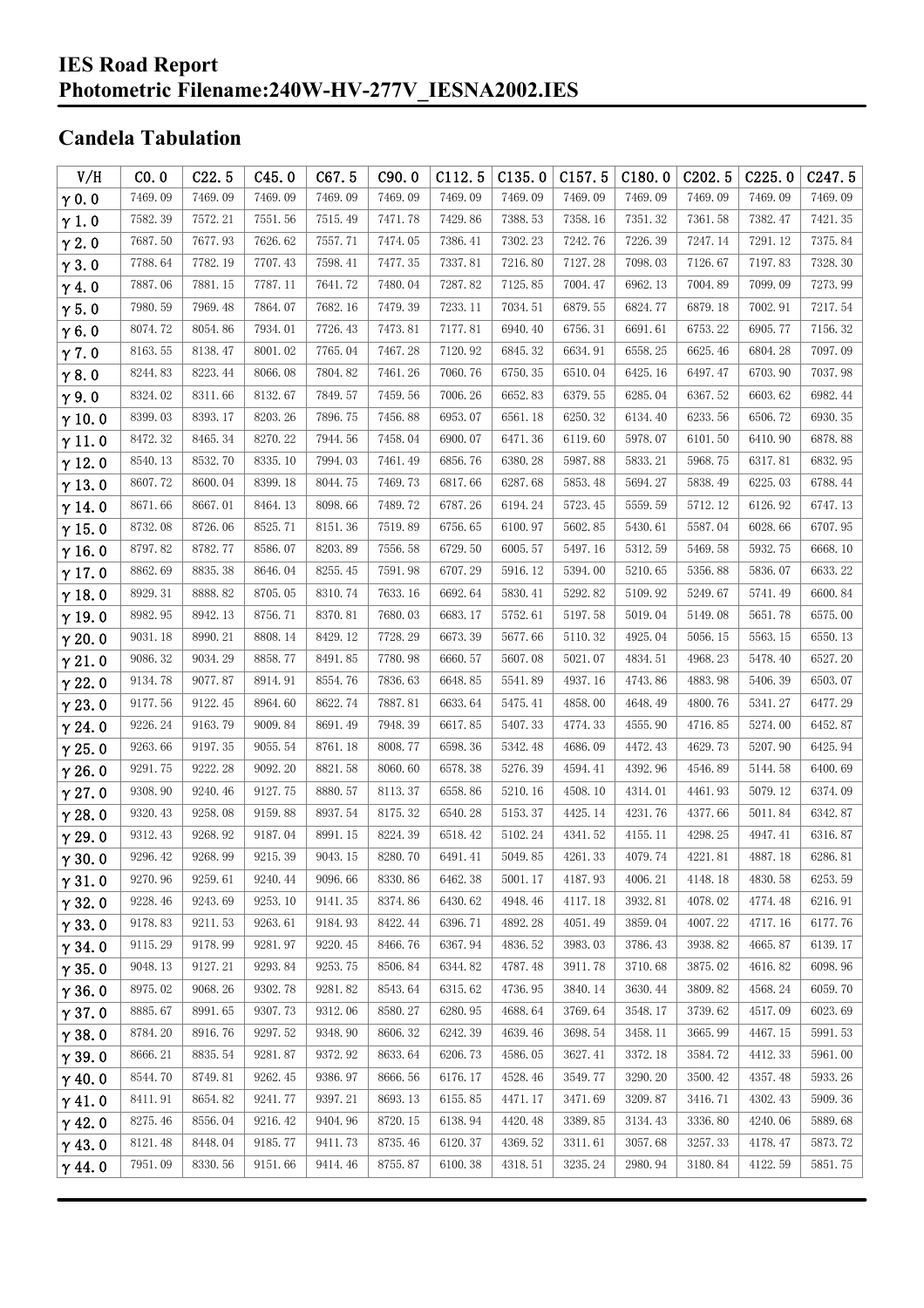| V/H           | CO.0    | C22.5      | C45.0   | C67.5   | C90.0   | C112.5  | C135.0  | C157.5  | C180.0  | C <sub>2</sub> 02.5 | C225.0  | C <sub>247.5</sub> |
|---------------|---------|------------|---------|---------|---------|---------|---------|---------|---------|---------------------|---------|--------------------|
| $\gamma$ 45.0 | 7774.64 | 8213.89    | 9108.46 | 9409.04 | 8765.95 | 6079.26 | 4263.60 | 3163.28 | 2904.25 | 3111.13             | 4070.75 | 5825.77            |
| $\gamma$ 46.0 | 7579.98 | 8073.83    | 9062.40 | 9398.39 | 8777.87 | 6061.87 | 4214.40 | 3091.32 | 2830.34 | 3041.43             | 4014.36 | 5797.26            |
| $\gamma$ 47.0 | 7370.72 | 7918.71    | 9008.00 | 9384.10 | 8786.15 | 6042.47 | 4160.50 | 3019.36 | 2762.17 | 2971.80             | 3951.88 | 5771.41            |
| $\gamma$ 48.0 | 7144.39 | 7746.99    | 8945.44 | 9375.26 | 8788.90 | 6030.72 | 4107.11 | 2947.47 | 2695.37 | 2906.35             | 3886.23 | 5749.87            |
| $\gamma$ 49.0 | 6911.02 | 7561.65    | 8877.55 | 9370.60 | 8790.53 | 6018.18 | 4046.77 | 2877.87 | 2627.83 | 2834.29             | 3819.35 | 5721.31            |
| $\gamma$ 50.0 | 6654.73 | 7360.55    | 8806.80 | 9363.98 | 8792.00 | 6001.20 | 3980.62 | 2808.03 | 2556.37 | 2761.92             | 3756.99 | 5695.95            |
| $\gamma$ 51.0 | 6381.32 | 7140.26    | 8726.50 | 9360.04 | 8784.94 | 5976.89 | 3919.47 | 2744.80 | 2487.84 | 2693.27             | 3689.15 | 5670.78            |
| $\gamma$ 52.0 | 6088.48 | 6905.87    | 8621.52 | 9342.89 | 8772.04 | 5951.13 | 3865.40 | 2682.99 | 2419.52 | 2620.91             | 3624.71 | 5642.47            |
| $\gamma$ 53.0 | 5787.73 | 6647.93    | 8510.01 | 9310.60 | 8756.93 | 5928.46 | 3811.13 | 2620.16 | 2349.01 | 2555.97             | 3561.51 | 5615.69            |
| $\gamma$ 54.0 | 5461.77 | 6386.78    | 8384.85 | 9263.64 | 8738.44 | 5908.92 | 3753.37 | 2551.58 | 2278.33 | 2494.90             | 3498.24 | 5593.80            |
| $\gamma$ 55.0 | 5092.61 | 6105.87    | 8234.11 | 9205.00 | 8716.40 | 5889.92 | 3695.74 | 2482.52 | 2209.15 | 2431.11             | 3438.42 | 5569.84            |
| $\gamma$ 56.0 | 4647.37 | 5801.98    | 8071.83 | 9135.55 | 8681.68 | 5872.03 | 3637.22 | 2416.31 | 2141.58 | 2368.29             | 3376.59 | 5535.82            |
| $\gamma$ 57.0 | 4131.10 | 5478.45    | 7907.45 | 9063.11 | 8648.41 | 5850.41 | 3572.37 | 2349.23 | 2080.47 | 2301.80             | 3315.45 | 5498.78            |
| $\gamma$ 58.0 | 3527.95 | 5105.28    | 7722.78 | 8984.20 | 8623.04 | 5834.62 | 3502.44 | 2286.09 | 2023.73 | 2241.17             | 3253.14 | 5466.10            |
| $\gamma$ 59.0 | 2949.92 | 4673.95    | 7518.85 | 8898.61 | 8608.97 | 5815.04 | 3429.21 | 2228.89 | 1951.05 | 2189.62             | 3181.27 | 5436.83            |
| $\gamma$ 60.0 | 2456.96 | 4205.19    | 7294.66 | 8798.55 | 8602.78 | 5799.70 | 3357.88 | 2175.03 | 1832.12 | 2142.55             | 3109.75 | 5405.17            |
| $\gamma$ 61.0 | 2046.89 | 3704.15    | 7053.79 | 8691.69 | 8590.76 | 5789.35 | 3282.11 | 2122.12 | 1641.00 | 2088.28             | 3038.22 | 5379.94            |
| $\gamma$ 62.0 | 1653.68 | 3214.40    | 6795.71 | 8571.52 | 8566.46 | 5773.61 | 3216.05 | 2065.53 | 1410.10 | 2017.52             | 2966.85 | 5359.40            |
| $\gamma$ 63.0 | 1269.45 | 2740.28    | 6524.33 | 8447.50 | 8528.91 | 5758.88 | 3150.83 | 1991.14 | 1221.45 | 1923.97             | 2902.65 | 5335.16            |
| $\gamma$ 64.0 | 885.40  | 2258.70    | 6227.77 | 8326.03 | 8489.26 | 5740.02 | 3083.44 | 1887.69 | 1083.18 | 1789.72             | 2834.39 | 5304.25            |
| $\gamma$ 65.0 | 643.15  | 1813.01    | 5907.44 | 8207.36 | 8446.92 | 5721.53 | 3016.05 | 1742.91 | 980.41  | 1597.04             | 2765.74 | 5273.28            |
| $\gamma$ 66.0 | 500.11  | 1500.67    | 5555.21 | 8085.11 | 8396.06 | 5697.55 | 2948.68 | 1533.98 | 839.90  | 1408.36             | 2693.48 | 5236.01            |
| $\gamma$ 67.0 | 412.41  | 1190.26    | 5176.70 | 7939.12 | 8356.60 | 5677.78 | 2882.71 | 1350.49 | 686.61  | 1240.55             | 2621.83 | 5204.61            |
| $\gamma$ 68.0 | 370.54  | 879.84     | 4757.68 | 7778.13 | 8319.49 | 5666.50 | 2805.42 | 1205.06 | 612.17  | 1098.65             | 2546.04 | 5178.40            |
| $\gamma$ 69.0 | 346.19  | 674.52     | 4323.26 | 7612.89 | 8264.27 | 5654.55 | 2724.81 | 1070.18 | 560.52  | 973.92              | 2466.52 | 5147.41            |
| $\gamma$ 70.0 | 325.62  | 510.68     | 3842.96 | 7431.45 | 8159.24 | 5642.51 | 2636.59 | 942.62  | 504.09  | 863.94              | 2361.75 | 5084.32            |
| $\gamma$ 71.0 | 308.85  | 394.42     | 3372.43 | 7226.87 | 7946.50 | 5618.00 | 2517.22 | 825.24  | 450.65  | 753.47              | 2225.64 | 4998.99            |
| $\gamma$ 72.0 | 295.28  | 329.63     | 2987.76 | 7005.78 | 7571.75 | 5569.70 | 2368.58 | 711.10  | 405.53  | 632.34              | 2101.22 | 4949.57            |
| $\gamma$ 73.0 | 286.17  | 296.03     | 2624.52 | 6744.32 | 7015.27 | 5455.89 | 2224.57 | 578.61  | 369.42  | 522.16              | 2001.91 | 4940.25            |
| $\gamma$ 74.0 | 272.81  | 275.31     | 2280.50 | 6392.22 | 6327.81 | 5334.61 | 2138.65 | 482.86  | 334.24  | 465.79              | 1887.88 | 4951.64            |
| $\gamma$ 75.0 | 247.37  | $260.\,18$ | 1937.49 | 5976.31 | 5420.74 | 5214.18 | 2048.85 | 432.36  | 293.31  | 419.54              | 1758.20 | 4911.92            |
| $\gamma$ 76.0 | 223.59  | 245.65     | 1596.54 | 5367.58 | 4433.67 | 4961.70 | 1938.54 | 392.01  | 257.30  | 369.02              | 1598.48 | 4535.19            |
| $\gamma$ 77.0 | 204.65  | 226.15     | 1217.32 | 4550.53 | 3752.41 | 4464.01 | 1732.72 | 342.04  | 224.33  | 315.67              | 1417.07 | 4098.83            |
| $\gamma$ 78.0 | 186.58  | 205.00     | 837.32  | 3789.59 | 3071.15 | 3967.67 | 1451.64 | 288.98  | 197.45  | 268.48              | 1252.58 | 3485.91            |
| $\gamma$ 79.0 | 168.62  | 185.13     | 500.72  | 3140.20 | 2389.78 | 3313.30 | 1161.91 | 257.78  | 172.32  | 236.63              | 1015.58 | 2873.00            |
| $\gamma$ 80.0 | 150.17  | 162.75     | 260.41  | 2435.24 | 1693.32 | 2658.93 | 801.64  | 231.94  | 147.09  | 208.16              | 676.94  | 2260.46            |
| $\gamma$ 81.0 | 129.89  | 136.41     | 173.02  | 1883.33 | 1134.63 | 2004.71 | 546.82  | 204.04  | 122.04  | 179.46              | 467.91  | 1665.69            |
| $\gamma$ 82.0 | 104.01  | 111.45     | 128.54  | 1457.33 | 772.18  | 1398.04 | 389.61  | 176.08  | 98.87   | 152.83              | 330.71  | 1287.54            |
| $\gamma$ 83.0 | 81.27   | 89.25      | 97.78   | 1031.59 | 479.43  | 1031.15 | 236.76  | 148.11  | 78.89   | 124.67              | 226.12  | 859.04             |
| $\gamma$ 84.0 | 56.54   | 68.77      | 70.63   | 605.86  | 261.09  | 605.57  | 152.59  | 117.62  | 61.14   | 96.81               | 143.99  | 407.71             |
| $\gamma$ 85.0 | 33.19   | 42.86      | 48.00   | 295.85  | 82.61   | 313.00  | 98.35   | 84.56   | 44.95   | 74.20               | 85.29   | 189.88             |
| $\gamma$ 86.0 | 8.74    | 20.05      | 27.83   | 90.52   | 34.91   | 99.87   | 56.27   | 57.90   | 27.28   | 49.55               | 51.45   | 45.02              |
| $\gamma$ 87.0 | 3.40    | 4.39       | 12.46   | 22.57   | 18.78   | 19.67   | 22.43   | 17.60   | 6.65    | 17.79               | 19.94   | 17.94              |
| $\gamma$ 88.0 | 1.60    | 2.53       | 6.47    | 16.06   | 15.82   | 15.57   | 7.92    | 4.72    | 3.80    | 5.08                | 8.25    | 14.79              |
| $\gamma$ 89.0 | 0.18    | 0.49       | 3.78    | 12.14   | 11.43   | 10.56   | 4.21    | 2.10    | 2.14    | 3.31                | 4.93    | 10.63              |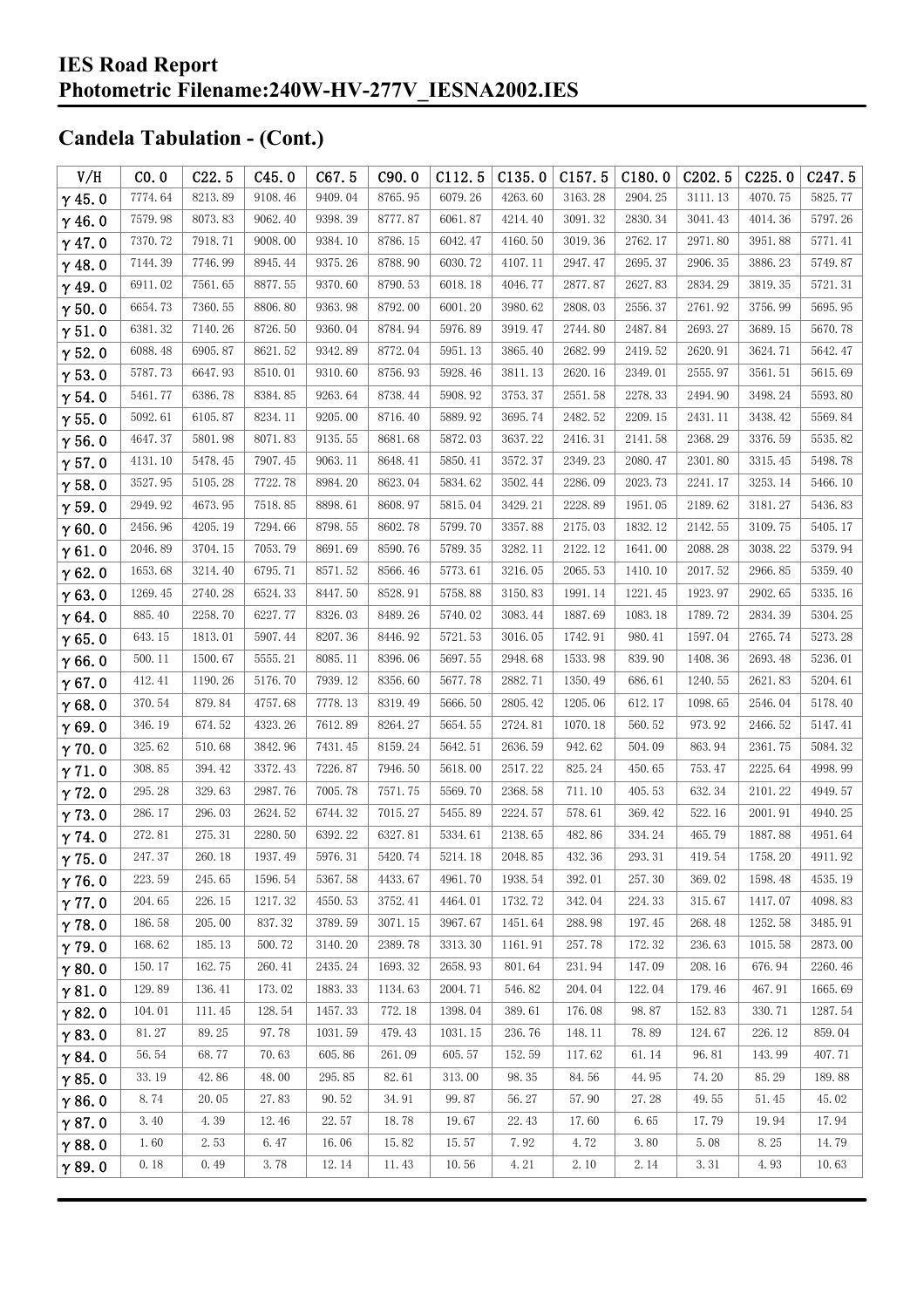| V/H            | CO.0     | C22.5 | C45.0 | C67.5 | C90.0 | C112.5 | C135.0               | C157.5 | C180.0 | C202.5 | C225.0 | C <sub>247.5</sub> |
|----------------|----------|-------|-------|-------|-------|--------|----------------------|--------|--------|--------|--------|--------------------|
| $\gamma$ 90.0  | 0.00     | 0.26  | 3.18  | 11.03 | 10.53 | 9.26   | 2.75                 | 0.00   | 0.00   | 0.46   | 3.68   | 10.23              |
| $\gamma$ 91.0  | 0.00     | 0.20  | 3.11  | 10.54 | 10.58 | 8.97   | 2.80                 | 0.00   | 0.00   | 0.41   | 3.73   | 10.18              |
| $\gamma$ 92.0  | 0.00     | 0.20  | 3.11  | 10.13 | 10.58 | 8.97   | $2.\,\allowbreak 81$ | 0.00   | 0.00   | 0.36   | 3.83   | 10.23              |
| $\gamma$ 93.0  | 0.00     | 0.15  | 3.11  | 10.03 | 10.69 | 9.01   | 3.01                 | 0.00   | 0.00   | 0.36   | 3.98   | 10.44              |
| $\gamma$ 94.0  | 0.00     | 0.15  | 3.16  | 10.03 | 10.89 | 6.39   | 3.37                 | 0.10   | 0.00   | 0.41   | 4.19   | 10.65              |
| $\gamma$ 95.0  | 0.00     | 0.15  | 3.42  | 9.98  | 11.25 | 9.88   | 3.63                 | 0.05   | 0.00   | 0.41   | 4.40   | 10.95              |
| $\gamma$ 96.0  | 0.00     | 0.30  | 3.72  | 10.03 | 11.64 | 10.18  | 3.98                 | 0.15   | 0.00   | 0.56   | 4.85   | 11.26              |
| $\gamma$ 97.0  | 0.00     | 0.60  | 3.73  | 9.87  | 11.96 | 10.64  | 4.50                 | 0.21   | 0.00   | 0.57   | 5.42   | 11.52              |
| $\gamma$ 98.0  | 0.00     | 0.76  | 3.98  | 9.87  | 12.36 | 10.84  | 5.00                 | 0.46   | 0.00   | 0.76   | 5.82   | 11.82              |
| $\gamma$ 99.0  | 0.05     | 1.16  | 4.33  | 9.87  | 12.61 | 11.10  | 5.61                 | 0.56   | 0.00   | 0.87   | 6.18   | 12.13              |
| $\gamma$ 100.0 | 0.35     | 1.27  | 4.44  | 9.87  | 13.17 | 11.51  | 5.97                 | 0.87   | 0.00   | 1.13   | 6.65   | 12.44              |
| $\gamma$ 101.0 | 0.50     | 1.62  | 4.74  | 10.07 | 13.47 | 11.91  | 6.28                 | 1.17   | 0.06   | 1.48   | 7.15   | 12.79              |
| $\gamma$ 102.0 | 0.61     | 1.88  | 4.85  | 10.43 | 13.83 | 12.22  | 6.73                 | 1.43   | 0.31   | 1.79   | 7.46   | 13.00              |
| $\gamma$ 103.0 | 1.10     | 1.98  | 5.19  | 10.83 | 14.19 | 12.67  | 7.05                 | 1.79   | 0.46   | 2.25   | 7.97   | 13.47              |
| $\gamma$ 104.0 | 1.21     | 2.34  | 5.51  | 11.15 | 14.69 | 12.97  | 7.80                 | 2.39   | 0.67   | 2.66   | 8.53   | 14.02              |
| $\gamma$ 105.0 | 1.51     | 2.64  | 5.96  | 11.66 | 15.09 | 13.22  | 8.26                 | 2.74   | 1.12   | 3.26   | 9.08   | 14.26              |
| $\gamma$ 106.0 | 1.96     | 2.90  | 6.27  | 11.92 | 15.44 | 13.58  | 8.82                 | 3.35   | 1.52   | 3.72   | 9.45   | 11.91              |
| $\gamma$ 107.0 | 2.13     | 3.26  | 6.53  | 12.37 | 15.80 | 13.83  | 9.18                 | 3.82   | 1.98   | 4.24   | 9.85   | 15.92              |
| $\gamma$ 108.0 | 2.47     | 3.56  | 6.88  | 12.83 | 15.90 | 14.28  | 9.33                 | 4.52   | 2.49   | 4.94   | 10.11  | 16.37              |
| $\gamma$ 109.0 | 2.68     | 3.66  | 6.94  | 13.44 | 16.25 | 14.75  | 9.43                 | 5.09   | 2.95   | 5.41   | 10.31  | 17.05              |
| $\gamma$ 110.0 | 2.93     | 3.82  | 7.04  | 13.81 | 16.55 | 15.25  | 9.68                 | 5.59   | 3.47   | 5.96   | 10.51  | 17.60              |
| $\gamma$ 111.0 | 3.19     | 3.92  | 7.25  | 14.01 | 16.55 | 15.91  | 9.79                 | 6.09   | 4.16   | 6.47   | 10.97  | 18.06              |
| $\gamma$ 112.0 | 3.40     | 3.97  | 7.55  | 14.32 | 16.55 | 16.26  | 10.04                | 6.24   | 4.57   | 6.93   | 11.18  | 18.26              |
| $\gamma$ 113.0 | 3.59     | 4.17  | 7.75  | 14.53 | 16.55 | 16.46  | 10.20                | 6.19   | 5.18   | 7.23   | 11.39  | 18.31              |
| $\gamma$ 114.0 | 3.75     | 4.42  | 7.86  | 14.63 | 16.55 | 16.66  | 10.35                | 6.19   | 5.74   | 7.23   | 11.75  | 18.11              |
| $\gamma$ 115.0 | 4.00     | 4.43  | 8.16  | 14.78 | 16.55 | 16.61  | 10.51                | 5.98   | 6.24   | 6.92   | 12.10  | 17.95              |
| $\gamma$ 116.0 | 4.30     | 3.98  | 8.41  | 14.78 | 16.55 | 16.56  | 10.96                | 5.53   | 6.75   | 6.52   | 12.41  | 17.70              |
| $\gamma$ 117.0 | 4.41     | 3.72  | 8.62  | 14.83 | 16.45 | 16.56  | 11.49                | 5.55   | 6.95   | 6.38   | 13.03  | 17.65              |
| $\gamma$ 118.0 | 4.36     | 3.72  | 8.73  | 14.83 | 16.30 | 16.56  | 12.03                | 6.00   | 6.95   | 6.68   | 13.48  | 17.60              |
| $\gamma$ 119.0 | $4.\,26$ | 4.36  | 8.98  | 14.83 | 16.10 | 16.61  | 12.44                | 7.13   | 7.00   | 7.45   | 14.14  | 17.60              |
| $\gamma$ 120.0 | 4.31     | 5.29  | 9.03  | 14.83 | 15.90 | 16.51  | 12.59                | 8.59   | 7.11   | 9.02   | 14.44  | 17.60              |
| $\gamma$ 121.0 | 5.00     | 6.04  | 9.03  | 14.89 | 15.90 | 16.40  | 12.59                | 9.40   | 8.40   | 10.45  | 14.60  | 17.65              |
| $\gamma$ 122.0 | 6.13     | 6.52  | 9.03  | 14.84 | 15.83 | 16.15  | 12.58                | 9.91   | 9.72   | 11.02  | 14.55  | 17.60              |
| $\gamma$ 123.0 | 6.89     | 7.01  | 9.03  | 14.73 | 15.49 | 16.01  | 12.28                | 10.36  | 11.03  | 11.72  | 14.55  | 17.55              |
| $\gamma$ 124.0 | 7.24     | 7.37  | 9.03  | 14.73 | 15.29 | 16.01  | 12.13                | 10.77  | 11.77  | 12.08  | 14.60  | 17.70              |
| $\gamma$ 125.0 | 7.55     | 7.69  | 9.03  | 14.73 | 15.34 | 16.01  | 12.08                | 11.12  | 12.22  | 12.59  | 14.70  | 17.80              |
| $\gamma$ 126.0 | 7.80     | 7.74  | 9.13  | 14.73 | 15.49 | 16.06  | 12.13                | 11.64  | 12.53  | 13.15  | 14.91  | 17.95              |
| $\gamma$ 127.0 | 7.86     | 7.94  | 9.14  | 14.73 | 15.44 | 16.00  | 12.13                | 12.20  | 13.04  | 13.76  | 15.27  | 17.85              |
| $\gamma$ 128.0 | 8.01     | 8.19  | 9.14  | 14.53 | 15.44 | 15.54  | 12.18                | 12.65  | 13.49  | 14.32  | 15.62  | 17.54              |
| $\gamma$ 129.0 | 8.36     | 8.50  | 9.19  | 14.17 | 15.39 | 14.93  | 12.38                | 13.06  | 14.06  | 14.84  | 15.62  | 17.18              |
| $\gamma$ 130.0 | 8.91     | 8.50  | 9.24  | 13.51 | 15.34 | 14.43  | 12.33                | 13.66  | 14.65  | 15.38  | 15.62  | 16.83              |
| $\gamma$ 131.0 | 9.12     | 8.71  | 9.34  | 12.89 | 15.18 | 14.13  | 12.33                | 14.22  | 15.11  | 15.84  | 15.67  | 16.83              |
| $\gamma$ 132.0 | 9.27     | 8.86  | 9.29  | 12.48 | 14.98 | 13.97  | 12.28                | 14.67  | 15.67  | 16.41  | 15.41  | 16.82              |
| $\gamma$ 133.0 | 9.58     | 9.27  | 9.39  | 12.48 | 14.93 | 13.72  | 12.13                | 15.18  | 15.94  | 16.65  | 15.20  | 16.62              |
| $\gamma$ 134.0 | 10.78    | 9.37  | 9.34  | 12.38 | 14.88 | 13.57  | 11.97                | 15.39  | 16.54  | 16.65  | 14.79  | 16.47              |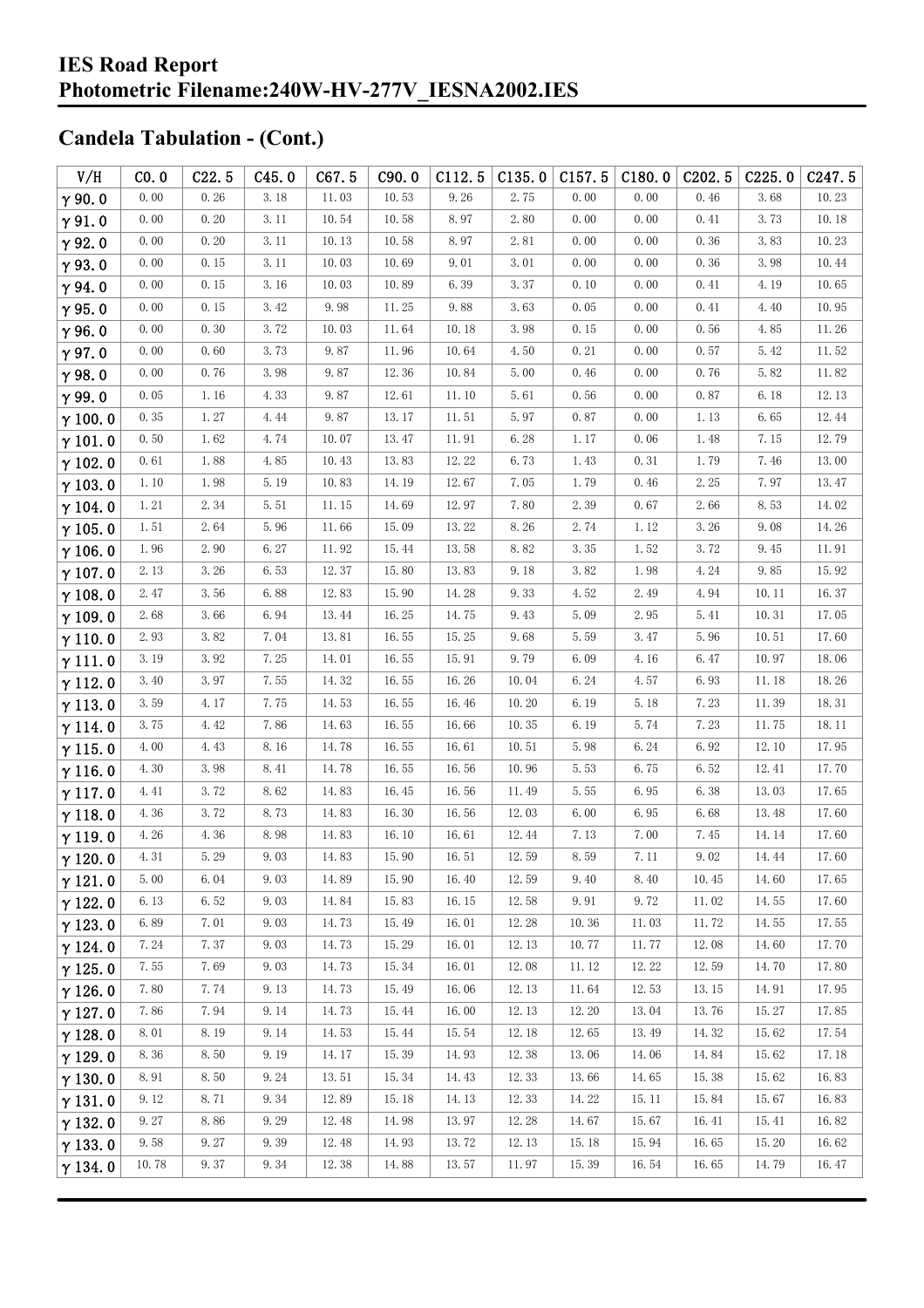| V/H            | CO.0  | C22.5 | C45.0 | C67.5 | C90.0 | C112.5 | C135.0 | C157.5 | C180.0 | C <sub>2</sub> 02.5 | C225.0 | C <sub>247.5</sub> |
|----------------|-------|-------|-------|-------|-------|--------|--------|--------|--------|---------------------|--------|--------------------|
| $\gamma$ 135.0 | 11.79 | 9.72  | 9.34  | 12.33 | 14.63 | 13.58  | 11.86  | 15.58  | 17.16  | 16.65               | 14.43  | 16.52              |
| $\gamma$ 136.0 | 13.12 | 9.83  | 9.19  | 12.28 | 14.63 | 13.73  | 11.51  | 15.53  | 17.91  | 16.60               | 14.06  | 16.53              |
| $\gamma$ 137.0 | 14.26 | 10.03 | 8.99  | 12.28 | 14.33 | 13.88  | 10.90  | 15.53  | 18.32  | 16.45               | 13.16  | 16.63              |
| $\gamma$ 138.0 | 14.20 | 10.23 | 8.63  | 12.28 | 14.12 | 13.98  | 10.39  | 15.53  | 19.12  | 16.45               | 12.35  | 16.99              |
| $\gamma$ 139.0 | 14.15 | 10.79 | 8.27  | 12.33 | 14.12 | 14.13  | 10.09  | 15.53  | 19.47  | 16.30               | 11.78  | 17.45              |
| $\gamma$ 140.0 | 14.98 | 10.90 | 7.96  | 12.28 | 14.17 | 14.13  | 9.99   | 15.48  | 19.57  | 16.30               | 11.43  | 17.55              |
| $\gamma$ 141.0 | 16.77 | 10.95 | 7.66  | 11.88 | 14.12 | 14.13  | 10.04  | 15.28  | 19.77  | 16.30               | 11.43  | 17.59              |
| $\gamma$ 142.0 | 16.98 | 11.05 | 7.46  | 11.62 | 14.12 | 14.08  | 9.99   | 15.13  | 19.71  | 15.99               | 11.54  | 17.34              |
| $\gamma$ 143.0 | 16.69 | 11.00 | 7.50  | 11.41 | 14.02 | 13.78  | 10.30  | 15.13  | 19.21  | 15.99               | 11.74  | 17.18              |
| $\gamma$ 144.0 | 15.73 | 11.05 | 7.50  | 11.11 | 14.02 | 13.52  | 10.56  | 15.18  | 15.82  | 15.99               | 11.95  | 16.73              |
| $\gamma$ 145.0 | 14.18 | 11.05 | 7.65  | 11.10 | 14.02 | 13.42  | 10.97  | 15.18  | 15.94  | 15.99               | 12.20  | 16.57              |
| $\gamma$ 146.0 | 14.65 | 11.46 | 7.96  | 11.10 | 13.97 | 13.42  | 11.68  | 15.18  | 16.75  | 16.10               | 12.58  | 16.31              |
| $\gamma$ 147.0 | 14.90 | 11.41 | 8.46  | 11.10 | 13.97 | 13.43  | 12.33  | 15.18  | 17.80  | 16.39               | 13.44  | 16.16              |
| $\gamma$ 148.0 | 16.16 | 11.41 | 8.78  | 11.10 | 13.97 | 13.62  | 13.05  | 15.17  | 18.30  | 16.24               | 14.30  | 16.11              |
| $\gamma$ 149.0 | 16.22 | 11.71 | 9.34  | 11.15 | 13.97 | 13.57  | 13.41  | 14.98  | 19.06  | 16.14               | 15.27  | 16.06              |
| $\gamma$ 150.0 | 16.22 | 12.06 | 9.64  | 11.20 | 13.92 | 13.57  | 13.92  | 14.57  | 18.85  | 15.99               | 15.92  | 15.75              |
| $\gamma$ 151.0 | 16.17 | 12.02 | 10.15 | 11.15 | 13.62 | 13.57  | 14.22  | 14.32  | 18.33  | 15.89               | 15.87  | 15.39              |
| $\gamma$ 152.0 | 15.52 | 12.02 | 10.56 | 11.15 | 13.36 | 13.57  | 14.22  | 14.16  | 17.38  | 15.84               | 15.82  | 14.99              |
| $\gamma$ 153.0 | 14.71 | 12.12 | 10.92 | 11.20 | 13.21 | 13.57  | 14.27  | 14.06  | 16.93  | 16.19               | 15.82  | 15.04              |
| $\gamma$ 154.0 | 14.41 | 12.22 | 11.22 | 11.41 | 12.75 | 13.57  | 14.21  | 14.01  | 16.61  | 16.14               | 15.77  | 15.04              |
| $\gamma$ 155.0 | 14.30 | 12.47 | 11.48 | 11.76 | 12.29 | 13.57  | 13.81  | 13.96  | 15.65  | 15.53               | 15.36  | 15.09              |
| $\gamma$ 156.0 | 14.15 | 12.68 | 11.48 | 11.87 | 11.84 | 13.62  | 13.60  | 14.01  | 15.26  | 15.33               | 15.20  | 15.04              |
| $\gamma$ 157.0 | 14.00 | 12.73 | 11.73 | 12.07 | 11.74 | 13.57  | 13.45  | 14.01  | 15.26  | 15.28               | 14.75  | 15.04              |
| $\gamma$ 158.0 | 14.39 | 12.93 | 11.79 | 12.02 | 11.75 | 13.42  | 13.15  | 14.01  | 15.00  | 15.28               | 14.65  | 15.04              |
| $\gamma$ 159.0 | 14.40 | 13.09 | 11.89 | 12.02 | 11.95 | 13.32  | 12.99  | 14.01  | 14.69  | 15.12               | 14.44  | 15.04              |
| $\gamma$ 160.0 | 14.30 | 13.19 | 11.84 | 11.82 | 12.25 | 13.16  | 12.69  | 14.01  | 14.30  | 14.82               | 14.24  | 15.09              |
| $\gamma$ 161.0 | 14.20 | 13.29 | 11.89 | 11.82 | 12.66 | 12.56  | 12.59  | 14.01  | 14.24  | 14.60               | 14.24  | 15.14              |
| $\gamma$ 162.0 | 13.95 | 13.34 | 11.89 | 11.77 | 12.96 | 12.15  | 12.59  | 14.01  | 13.94  | 14.26               | 14.08  | 15.26              |
| $\gamma$ 163.0 | 13.79 | 13.44 | 12.09 | 11.66 | 13.11 | 12.00  | 12.59  | 14.06  | 13.64  | 14.11               | 13.78  | 15.60              |
| $\gamma$ 164.0 | 13.74 | 13.50 | 12.10 | 11.66 | 13.06 | 11.97  | 12.64  | 14.01  | 13.64  | 13.85               | 13.68  | 15.81              |
| $\gamma$ 165.0 | 13.69 | 13.50 | 12.25 | 11.66 | 13.06 | 12.36  | 12.69  | 14.06  | 13.64  | 13.85               | 13.63  | 15.96              |
| $\gamma$ 166.0 | 13.69 | 13.50 | 12.55 | 11.66 | 13.07 | 12.82  | 12.75  | 14.17  | 13.70  | 13.91               | 13.68  | 16.02              |
| $\gamma$ 167.0 | 13.54 | 13.70 | 13.06 | 11.76 | 13.72 | 13.73  | 13.17  | 14.64  | 14.29  | 14.43               | 14.45  | 16.54              |
| $\gamma$ 168.0 | 13.49 | 14.31 | 14.13 | 12.38 | 14.08 | 14.09  | 13.72  | 16.15  | 16.53  | 16.05               | 16.16  | 17.50              |
| $\gamma$ 169.0 | 13.49 | 14.71 | 14.64 | 12.63 | 14.34 | 14.44  | 14.08  | 17.31  | 17.75  | 17.78               | 17.26  | 18.83              |
| $\gamma$ 170.0 | 14.08 | 15.26 | 14.99 | 13.04 | 15.29 | 15.25  | 14.74  | 17.41  | 18.67  | 18.39               | 18.17  | 18.93              |
| $\gamma$ 171.0 | 15.19 | 15.38 | 15.25 | 13.45 | 15.74 | 15.86  | 15.30  | 17.36  | 19.05  | 18.90               | 18.42  | 18.72              |
| $\gamma$ 172.0 | 16.17 | 15.48 | 15.36 | 13.50 | 15.90 | 16.00  | 15.60  | 17.36  | 18.60  | 19.00               | 18.37  | 18.72              |
| $\gamma$ 173.0 | 16.67 | 15.43 | 15.51 | 13.56 | 15.95 | 15.95  | 15.75  | 17.36  | 18.35  | 19.00               | 18.12  | 18.36              |
| $\gamma$ 174.0 | 16.78 | 15.48 | 15.72 | 13.76 | 15.95 | 15.95  | 15.80  | 17.31  | 18.35  | 19.05               | 17.91  | 18.21              |
| $\gamma$ 175.0 | 17.29 | 15.84 | 16.18 | 14.12 | 15.95 | 15.95  | 15.85  | 17.20  | 18.20  | 19.20               | 17.81  | 18.15              |
| $\gamma$ 176.0 | 17.44 | 15.84 | 16.23 | 14.22 | 15.94 | 15.85  | 15.90  | 16.85  | 17.83  | 19.09               | 17.60  | 17.90              |
| $\gamma$ 177.0 | 17.39 | 15.84 | 16.48 | 14.27 | 15.74 | 15.85  | 15.85  | 16.54  | 17.37  | 18.58               | 17.19  | 17.59              |
| $\gamma$ 178.0 | 17.44 | 15.84 | 16.59 | 14.32 | 15.39 | 15.50  | 15.79  | 16.19  | 16.76  | 18.18               | 16.63  | 17.28              |
| $\gamma$ 179.0 | 18.72 | 15.84 | 16.69 | 14.32 | 15.14 | 15.20  | 15.29  | 15.94  | 16.07  | 17.89               | 15.87  | 16.78              |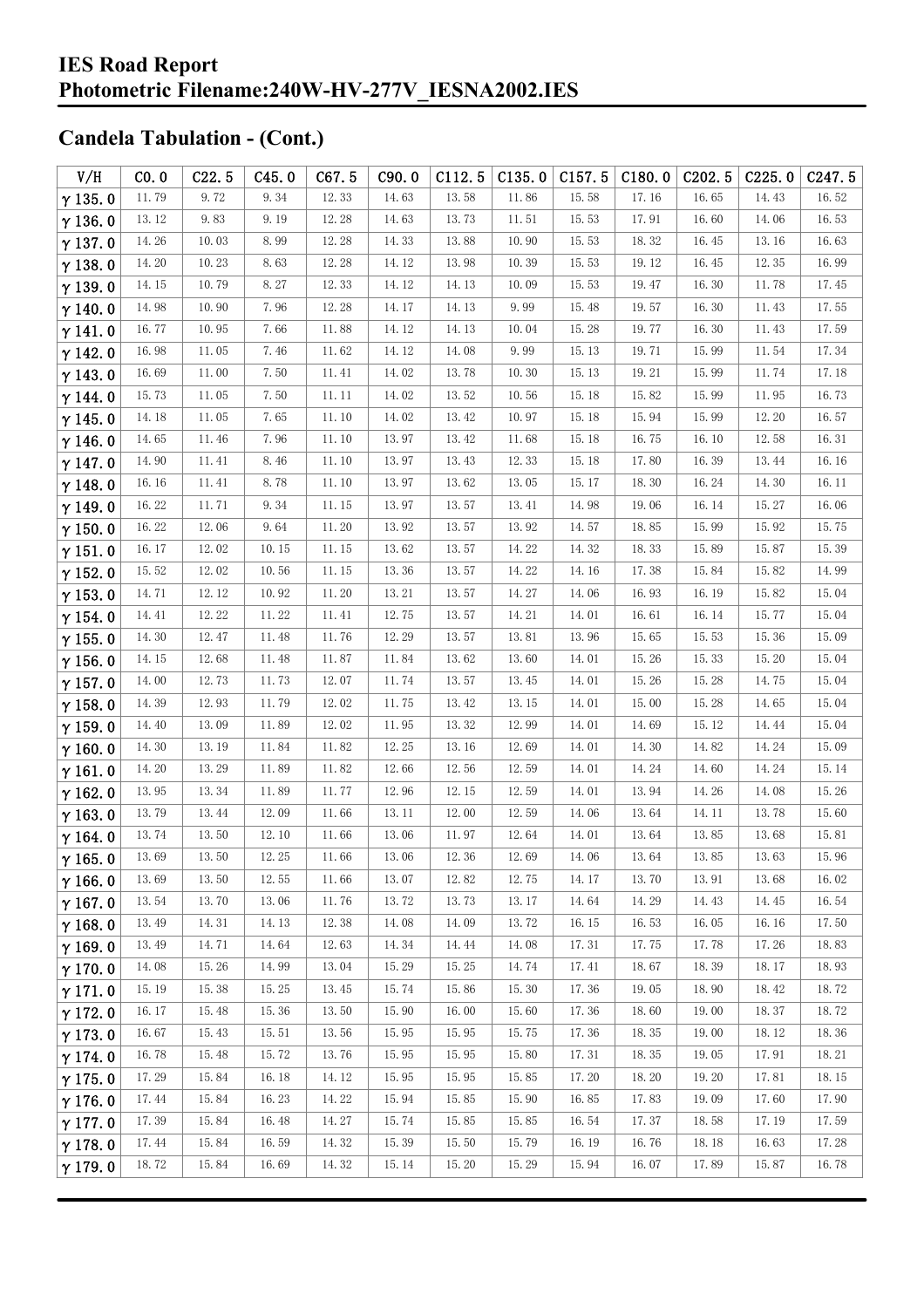| V/H            | CO.0    | C22.5                 | C45.0   | C67.5   | C90.0 | C112.5 | C135.0 | C157.5 | C180.0 | C202.5 | C225.0 | C <sub>247.5</sub> |
|----------------|---------|-----------------------|---------|---------|-------|--------|--------|--------|--------|--------|--------|--------------------|
| $\gamma$ 180.0 | 20.03   | $20.\,\allowbreak 03$ | 20.03   | 20.03   | 20.03 | 20.03  | 20.03  | 20.03  | 20.03  | 20.03  | 20.03  | 20.03              |
| V/H            | C270.0  | C292.5                | C315.0  | C337.5  |       |        |        |        |        |        |        |                    |
| $\gamma$ 0.0   | 7469.09 | 7469.09               | 7469.09 | 7469.09 |       |        |        |        |        |        |        |                    |
| $\gamma$ 1.0   | 7463.59 | 7504.47               | 7548.54 | 7575.26 |       |        |        |        |        |        |        |                    |
| $\gamma$ 2.0   | 7455.84 | 7539.44               | 7623.65 | 7675.21 |       |        |        |        |        |        |        |                    |
| $\gamma$ 3.0   | 7446.72 | 7573.95               | 7696.11 | 7771.88 |       |        |        |        |        |        |        |                    |
| $\gamma$ 4.0   | 7436.17 | 7608.43               | 7771.81 | 7866.23 |       |        |        |        |        |        |        |                    |
| $\gamma$ 5.0   | 7424.17 | 7638.20               | 7850.73 | 7954.71 |       |        |        |        |        |        |        |                    |
| $\gamma$ 6.0   | 7410.32 | 7670.76               | 7929.15 | 8036.38 |       |        |        |        |        |        |        |                    |
| $\gamma$ 7.0   | 7397.60 | 7707.18               | 7999.66 | 8107.98 |       |        |        |        |        |        |        |                    |
| $\gamma$ 8.0   | 7385.19 | 7742.76               | 8070.71 | 8183.68 |       |        |        |        |        |        |        |                    |
| $\gamma$ 9.0   | 7375.60 | 7778.64               | 8139.29 | 8262.20 |       |        |        |        |        |        |        |                    |
| $\gamma$ 10.0  | 7371.40 | 7817.27               | 8202.11 | 8337.27 |       |        |        |        |        |        |        |                    |
| $\gamma$ 11.0  | 7374.70 | 7860.98               | 8261.55 | 8402.03 |       |        |        |        |        |        |        |                    |
| $\gamma$ 12.0  | 7383.75 | 7900.95               | 8323.03 | 8466.21 |       |        |        |        |        |        |        |                    |
| $\gamma$ 13.0  | 7395.28 | 7946.80               | 8381.52 | 8537.01 |       |        |        |        |        |        |        |                    |
| $\gamma$ 14.0  | 7410.64 | 7990.06               | 8437.48 | 8606.72 |       |        |        |        |        |        |        |                    |
| $\gamma$ 15.0  | 7429.27 | 8033.84               | 8493.02 | 8668.33 |       |        |        |        |        |        |        |                    |
| $\gamma$ 16.0  | 7450.91 | 8074.91               | 8548.66 | 8723.98 |       |        |        |        |        |        |        |                    |
| $\gamma$ 17.0  | 7475.60 | 8119.61               | 8600.62 | 8779.10 |       |        |        |        |        |        |        |                    |
| $\gamma$ 18.0  | 7504.51 | 8163.84               | 8645.01 | 8828.20 |       |        |        |        |        |        |        |                    |
| $\gamma$ 19.0  | 7536.27 | 8213.98               | 8692.03 | 8869.00 |       |        |        |        |        |        |        |                    |
| $\gamma$ 20.0  | 7572.88 | 8265.29               | 8737.98 | 8917.58 |       |        |        |        |        |        |        |                    |
| $\gamma$ 21.0  | 7610.37 | 8317.98               | 8783.78 | 8964.23 |       |        |        |        |        |        |        |                    |
| $\gamma$ 22.0  | 7656.03 | 8364.43               | 8825.00 | 8999.92 |       |        |        |        |        |        |        |                    |
| $\gamma$ 23.0  | 7703.20 | 8409.33               | 8865.33 | 9034.49 |       |        |        |        |        |        |        |                    |
| $\gamma$ 24.0  | 7750.48 | 8459.20               | 8900.13 | 9068.99 |       |        |        |        |        |        |        |                    |
| $\gamma$ 25.0  | 7799.46 | 8507.82               | 8930.42 | 9102.38 |       |        |        |        |        |        |        |                    |
| $\gamma$ 26.0  | 7852.04 | 8551.94               | 8959.58 | 9124.06 |       |        |        |        |        |        |        |                    |
| $\gamma$ 27.0  | 7905.56 | 8601.48               | 8984.95 | 9143.13 |       |        |        |        |        |        |        |                    |
| $\gamma$ 28.0  | 7955.28 | 8654.93               | 9012.54 | 9165.59 |       |        |        |        |        |        |        |                    |
| $\gamma$ 29.0  | 8004.78 | 8707.16               | 9036.20 | 9169.35 |       |        |        |        |        |        |        |                    |
| $\gamma$ 30.0  | 8049.62 | 8758.78               | 9055.72 | 9166.06 |       |        |        |        |        |        |        |                    |
| $\gamma$ 31.0  | 8102.41 | 8809.56               | 9072.99 | 9158.87 |       |        |        |        |        |        |        |                    |
| $\gamma$ 32.0  | 8151.55 | 8852.58               | 9076.83 | 9141.95 |       |        |        |        |        |        |        |                    |
| $\gamma$ 33.0  | 8197.56 | 8887.10               | 9078.52 | 9113.58 |       |        |        |        |        |        |        |                    |
| $\gamma$ 34.0  | 8233.86 | 8924.76               | 9085.68 | 9071.72 |       |        |        |        |        |        |        |                    |
| $\gamma$ 35.0  | 8268.57 | 8959.06               | 9092.98 | 9019.20 |       |        |        |        |        |        |        |                    |
| $\gamma$ 36.0  | 8298.47 | 8987.23               | 9096.87 | 8969.11 |       |        |        |        |        |        |        |                    |
| $\gamma$ 37.0  | 8327.24 | 9013.37               | 9097.98 | 8904.35 |       |        |        |        |        |        |        |                    |
| $\gamma$ 38.0  | 8353.55 | 9034.20               | 9100.70 | 8824.15 |       |        |        |        |        |        |        |                    |
| $\gamma$ 39.0  | 8375.42 | 9058.66               | 9098.03 | 8733.25 |       |        |        |        |        |        |        |                    |
| $\gamma$ 40.0  | 8385.53 | 9079.69               | 9090.31 | 8643.90 |       |        |        |        |        |        |        |                    |
| $\gamma$ 41.0  | 8392.25 | 9099.24               | 9074.18 | 8551.34 |       |        |        |        |        |        |        |                    |
| $\gamma$ 42.0  | 8391.75 | 9116.82               | 9048.94 | 8450.68 |       |        |        |        |        |        |        |                    |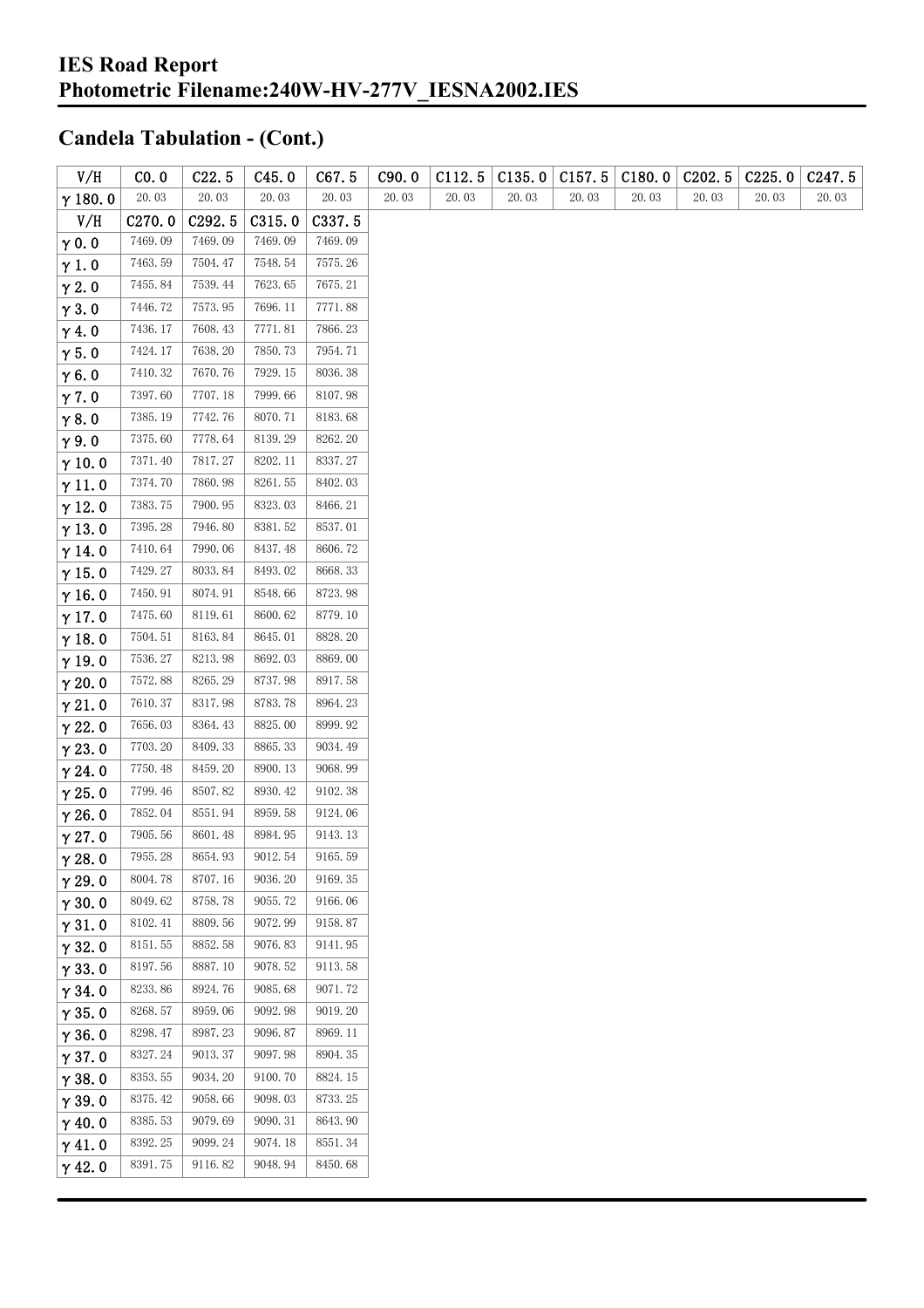| V/H            | C270.0  | C292.5  | C315.0  | C337.5  |
|----------------|---------|---------|---------|---------|
| $\gamma$ 43.0  | 8391.19 | 9123.59 | 9017.25 | 8354.14 |
| $\gamma$ 44.0  | 8386.89 | 9125.76 | 8985.96 | 8244.01 |
| $\gamma$ 45. 0 | 8387.87 | 9127.97 | 8956.87 | 8118.34 |
| $\gamma$ 46.0  | 8387.89 | 9128.56 | 8921.04 | 7976.01 |
| $\gamma$ 47.0  | 8395.46 | 9131.81 | 8863.08 | 7827.16 |
| $\gamma$ 48.0  | 8402.55 | 9134.01 | 8807.69 | 7662.40 |
| γ49.0          | 8404.40 | 9127.06 | 8750.47 | 7476.37 |
| $\gamma$ 50.0  | 8408.74 | 9115.59 | 8678.77 | 7279.63 |
| $\gamma$ 51.0  | 8409.39 | 9094.38 | 8588.35 | 7052.69 |
| $\gamma$ 52. 0 | 8410.48 | 9069.33 | 8480.43 | 6830.25 |
| $\gamma$ 53.0  | 8409.40 | 9035.61 | 8368.79 | 6588.12 |
| $\gamma$ 54. 0 | 8398.95 | 8994.31 | 8231.81 | 6332.64 |
| $\gamma$ 55.0  | 8389.74 | 8945.34 | 8104.08 | 6072.48 |
| γ56.0          | 8374.65 | 8886.31 | 7957.57 | 5794.37 |
| $\gamma$ 57. 0 | 8363.82 | 8824.36 | 7803.75 | 5486.05 |
| $\gamma$ 58.0  | 8339.13 | 8748.52 | 7634.27 | 5140.19 |
| $\gamma$ 59.0  | 8311.83 | 8662.82 | 7445.27 | 4735.50 |
| $\gamma$ 60.0  | 8282.14 | 8574.65 | 7248.55 | 4274.19 |
| $\gamma$ 61.0  | 8258.34 | 8480.56 | 7020.53 | 3764.59 |
| $\gamma$ 62.0  | 8231.79 | 8379.31 | 6778.94 | 3252.29 |
| $\gamma$ 63.0  | 8204.15 | 8269.22 | 6515.88 | 2766.09 |
| γ64.0          | 8179.61 | 8153.26 | 6219.45 | 2294.72 |
| γ65.0          | 8151.29 | 8030.96 | 5910.22 | 1842.24 |
| γ66.0          | 8112.99 | 7900.35 | 5555.75 | 1535.75 |
| $\gamma$ 67. 0 | 8037.53 | 7764.13 | 5160.88 | 1231.37 |
| $\gamma$ 68.0  | 7925.75 | 7602.93 | 4748.50 | 927.00  |
| $\gamma$ 69.0  | 7822.26 | 7394.77 | 4317.35 | 721.19  |
| $\gamma$ 70.0  | 7712.73 | 7172.68 | 3857.93 | 540.78  |
| $\gamma$ 71.0  | 7571.68 | 6945.50 | 3382.76 | 404.59  |
| $\gamma$ 72.0  | 7290.69 | 6749.90 | 2987.53 | 326.83  |
| $\gamma$ 73.0  | 6807.42 | 6536.48 | 2634.13 | 290.77  |
| $\gamma$ 74.0  | 6038.31 | 6270.32 | 2270.81 | 270.97  |
| $\gamma$ 75.0  | 4897.62 | 5819.35 | 1904.72 | 254.59  |
| $\gamma$ 76.0  | 3978.88 | 4977.39 | 1589.22 | 241.74  |
| $\gamma$ 77.0  | 3280.52 | 4193.66 | 1193.58 | 221.99  |
| $\gamma$ 78.0  | 2760.84 | 3468.05 | 795.59  | 198.52  |
| $\gamma$ 79.0  | 2150.54 | 2712.99 | 407.69  | 178.70  |
| $\gamma$ 80.0  | 1667.41 | 1936.43 | 249.55  | 156.59  |
| γ81.0          | 1185.70 | 1542.02 | 165.61  | 130.59  |
| $\gamma$ 82.0  | 703.99  | 1183.37 | 118.31  | 105.37  |
| $\gamma$ 83.0  | 387.06  | 825.14  | 86.48   | 83.32   |
| $\gamma$ 84.0  | 197.20  | 507.48  | 60.03   | 62.86   |
| $\gamma$ 85.0  | 51.70   | 199.62  | 40.96   | 38.00   |
| $\gamma$ 86.0  | 24.10   | 46.73   | 21.70   | 14.86   |
| γ87. O         | 17.12   | 19.80   | 10.49   | 4.42    |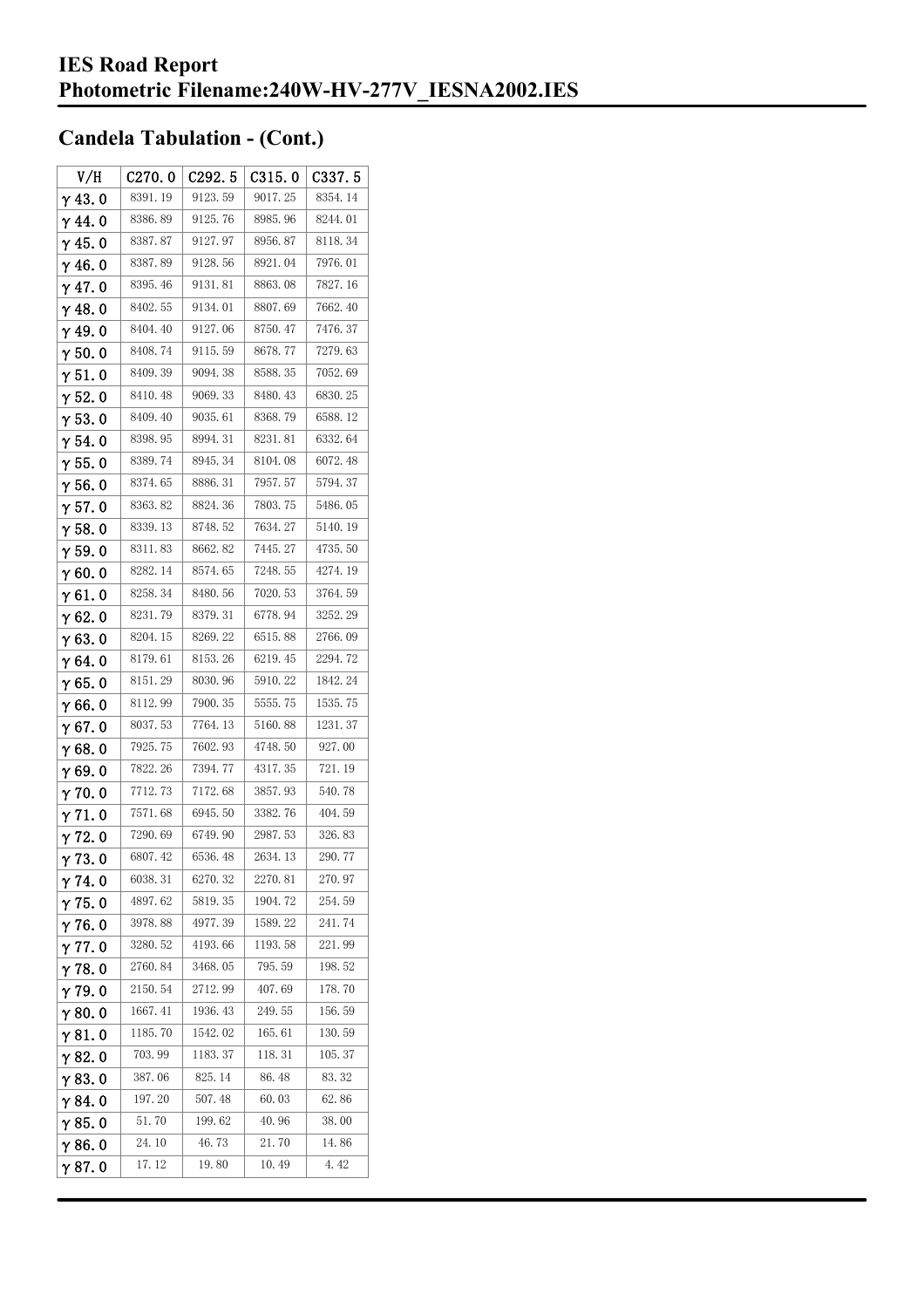| V/H             | C270.0 | C292.5 | C315.0 | C337.5           |
|-----------------|--------|--------|--------|------------------|
| $\gamma$ 88. 0  | 14.15  | 14.79  | 6.82   | 2. <sub>32</sub> |
| γ89.0           | 11.61  | 12.13  | 4.84   | 0.84             |
| $\gamma$ 90.0   | 11.15  | 11.27  | 4.59   | 0.62             |
| $\gamma$ 91.0   | 10.89  | 10.85  | 4.38   | 0.46             |
| γ92.0           | 10.99  | 10.54  | 4.24   | 0.41             |
| $\gamma$ 93.0   | 11.13  | 10.49  | 4.18   | 0.41             |
| $\gamma$ 94.0   | 11.58  | 10.43  | 4.18   | 0.41             |
| $\gamma$ 95.0   | 12.09  | 10.33  | 4.18   | 0.46             |
| γ96.0           | 12.65  | 10.33  | 4.18   | 0.46             |
| $\gamma$ 97.0   | 13.16  | 10.38  | 4.23   | 0.80             |
| $\gamma$ 98.0   | 13.76  | 10.18  | 4.33   | 0.91             |
| γ99.0           | 14.27  | 10.18  | 4.38   | 1.21             |
| $\gamma$ 100. 0 | 14.93  | 10.18  | 4.43   | 1.47             |
| $\gamma$ 101.0  | 15.23  | 10.33  | 4.64   | 1.52             |
| $\gamma$ 102.0  | 15.92  | 10.84  | 4.88   | 1.92             |
| $\gamma$ 103. 0 | 16.48  | 11.09  | 5.04   | 1.93             |
| $\gamma$ 104.0  | 17.20  | 11.69  | 5.20   | 2.28             |
| $\gamma$ 105.0  | 17.76  | 11.95  | 5.55   | 2.58             |
| $\gamma$ 106. 0 | 18.27  | 12.51  | 5.91   | 2.79             |
| $\gamma$ 107. 0 | 18.92  | 13.00  | 6. 11  | 3.09             |
| $\gamma$ 108. 0 | 19.42  | 13.42  | 6.27   | 3.25             |
| $\gamma$ 109.0  | 19.74  | 13.92  | 6.57   | 3.50             |
| $\gamma$ 110. 0 | 19.99  | 14.23  | 6.83   | 3.65             |
| γ111.0          | 20.35  | 14.48  | 7.03   | 3.81             |
| $\gamma$ 112. 0 | 20.35  | 14.73  | 7.28   | 3.91             |
| $\gamma$ 113. 0 | 20.60  | 14.99  | 7.64   | 4.01             |
| γ 114. 0        | 20.65  | 14. 99 | 7.74   | 4.26             |
| γ115.0          | 20.85  | 14.99  | 8.00   | 4.26             |
| γ116.0          | 20.96  | 14. 99 | 8.10   | 3.87             |
| γ117.0          | 20.96  | 14.99  | 8.36   | 3.61             |
| $\gamma$ 118.0  | 21.01  | 14.99  | 8.46   | 3.65             |
| $\gamma$ 119.0  | 20.96  | 14.84  | 8.66   | 4.74             |
| $\gamma$ 120.0  | 21.06  | 14.79  | 8.82   | 5.72             |
| $\gamma$ 121.0  | 21.06  | 14. 69 | 8.77   | 6.33             |
| $\gamma$ 122. 0 | 20.96  | 14.69  | 8.77   | 6.55             |
| $\gamma$ 123.0  | 20. 81 | 14. 69 | 8.82   | 6.85             |
| $\gamma$ 124.0  | 20.56  | 14.64  | 8.77   | 7.10             |
| $\gamma$ 125. 0 | 20.40  | 14.64  | 8.57   | 7.41             |
| γ 126. 0        | 20.40  | 14.64  | 8.46   | 7.46             |
| $\gamma$ 127. 0 | 20.40  | 14.64  | 8.46   | 7.61             |
| $\gamma$ 128. 0 | 20.25  | 14.54  | 8.46   | 7.76             |
| γ 129. 0        | 19.85  | 14.04  | 8.31   | 7.92             |
| $\gamma$ 130. 0 | 19.24  | 13.63  | 8.31   | 8.12             |
| γ131.0          | 18.74  | 13.08  | 8.21   | 8.37             |
| $\gamma$ 132. 0 | 18.14  | 12.76  | 8.16   | 8.38             |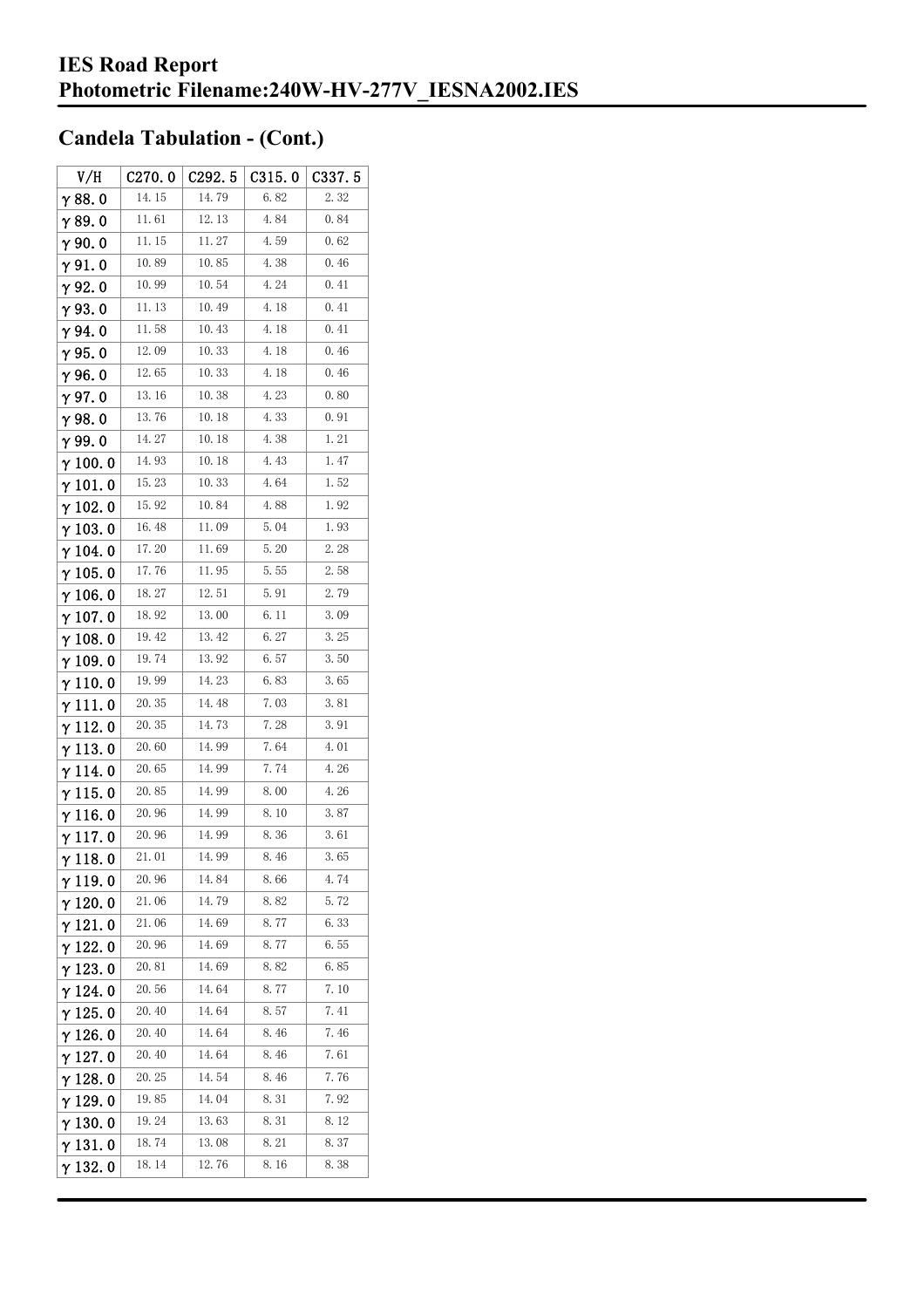| V/H             | C270.0 | C292. 5 | C315.0 | C337.5 |
|-----------------|--------|---------|--------|--------|
| $\gamma$ 133.0  | 17.63  | 12.36   | 7.95   | 8.68   |
| γ134.0          | 17.17  | 12.21   | 7.95   | 8.68   |
| $\gamma$ 135. 0 | 16.86  | 12.06   | 7.80   | 9.22   |
| $\gamma$ 136.0  | 16.81  | 12.05   | 7.80   | 9.29   |
| $\gamma$ 137. 0 | 16.56  | 12.05   | 7.65   | 9.39   |
| $\gamma$ 138.0  | 16.36  | 12.05   | 7.54   | 9.39   |
| γ139.0          | 16.15  | 11.96   | 7.49   | 9.64   |
| $\gamma$ 140.0  | 16.15  | 11.61   | 7.44   | 9.59   |
| $\gamma$ 141. 0 | 15.90  | 11.25   | 7.44   | 10.00  |
| $\gamma$ 142. 0 | 15.70  | 10.74   | 7.49   | 10.20  |
| $\gamma$ 143.0  | 15.49  | 10.54   | 7.54   | 10.20  |
| $\gamma$ 144. 0 | 15.19  | 10.39   | 7.70   | 10.20  |
| γ 145. 0        | 14.94  | 10.23   | 8.04   | 10.25  |
| γ146.0          | 14.68  | 10.13   | 8.40   | 10.46  |
| $\gamma$ 147.0  | 14.34  | 10.08   | 8.61   | 10.51  |
| γ148.0          | 14.28  | 10.03   | 9.02   | 10.56  |
| $\gamma$ 149. 0 | 13.97  | 9.93    | 9.42   | 10.86  |
| $\gamma$ 150. 0 | 13.92  | 9.83    | 9.87   | 11.12  |
| $\gamma$ 151.0  | 13.57  | 9.83    | 10.34  | 11. 12 |
| $\gamma$ 152.0  | 13.32  | 9.83    | 10.89  | 11.17  |
| $\gamma$ 153. 0 | 12.91  | 9.83    | 11. 11 | 11.47  |
| $\gamma$ 154.0  | 12.37  | 10.07   | 11.56  | 11.82  |
| $\gamma$ 155. 0 | 11.86  | 10.08   | 11.72  | 11.93  |
| $\gamma$ 156. 0 | 11.39  | 10.08   | 11. 72 | 12.08  |
| $\gamma$ 157. 0 | 11.19  | 10.08   | 11.82  | 12.28  |
| $\gamma$ 158.0  | 11.14  | 10.18   | 11.82  | 12.43  |
| $\gamma$ 159. 0 | 11.09  | 10.13   | 11.97  | 12.49  |
| $\gamma$ 160.0  | 11.58  | 10.13   | 12.18  | 12.64  |
| $\gamma$ 161. 0 | 12.00  | 10.18   | 12.48  | 12.74  |
| $\gamma$ 162.0  | 12.29  | 10.23   | 12.64  | 12.74  |
| $\gamma$ 163.0  | 12.60  | 10.38   | 12.99  | 12.89  |
| $\gamma$ 164. 0 | 12.65  | 10.73   | 13.20  | 13.04  |
| $\gamma$ 165.0  | 12.61  | 10.89   | 13.40  | 12.75  |
| $\gamma$ 166.0  | 12.65  | 11.14   | 13.45  | 12.25  |
| $\gamma$ 167. 0 | 13.25  | 11.65   | 14.06  | 12.13  |
| $\gamma$ 168.0  | 13.57  | 12.40   | 14.58  | 12.84  |
| $\gamma$ 169.0  | 14.06  | 12.86   | 15.17  | 14.03  |
| $\gamma$ 170.0  | 14.38  | 13.16   | 15.49  | 15.14  |
| $\gamma$ 171.0  | 14.92  | 13.47   | 15.89  | 15.48  |
| $\gamma$ 172.0  | 14.98  | 13.82   | 16.00  | 15.58  |
| $\gamma$ 173.0  | 15.13  | 13.98   | 16.15  | 15.68  |
| $\gamma$ 174.0  | 15.14  | 14.18   | 16. 26 | 15.69  |
| $\gamma$ 175.0  | 15.54  | 14.78   | 16.61  | 15.88  |
| $\gamma$ 176.0  | 15.59  | 15.14   | 16.62  | 16.09  |
| γ177.0          | 15.54  | 15.19   | 16.71  | 16.09  |